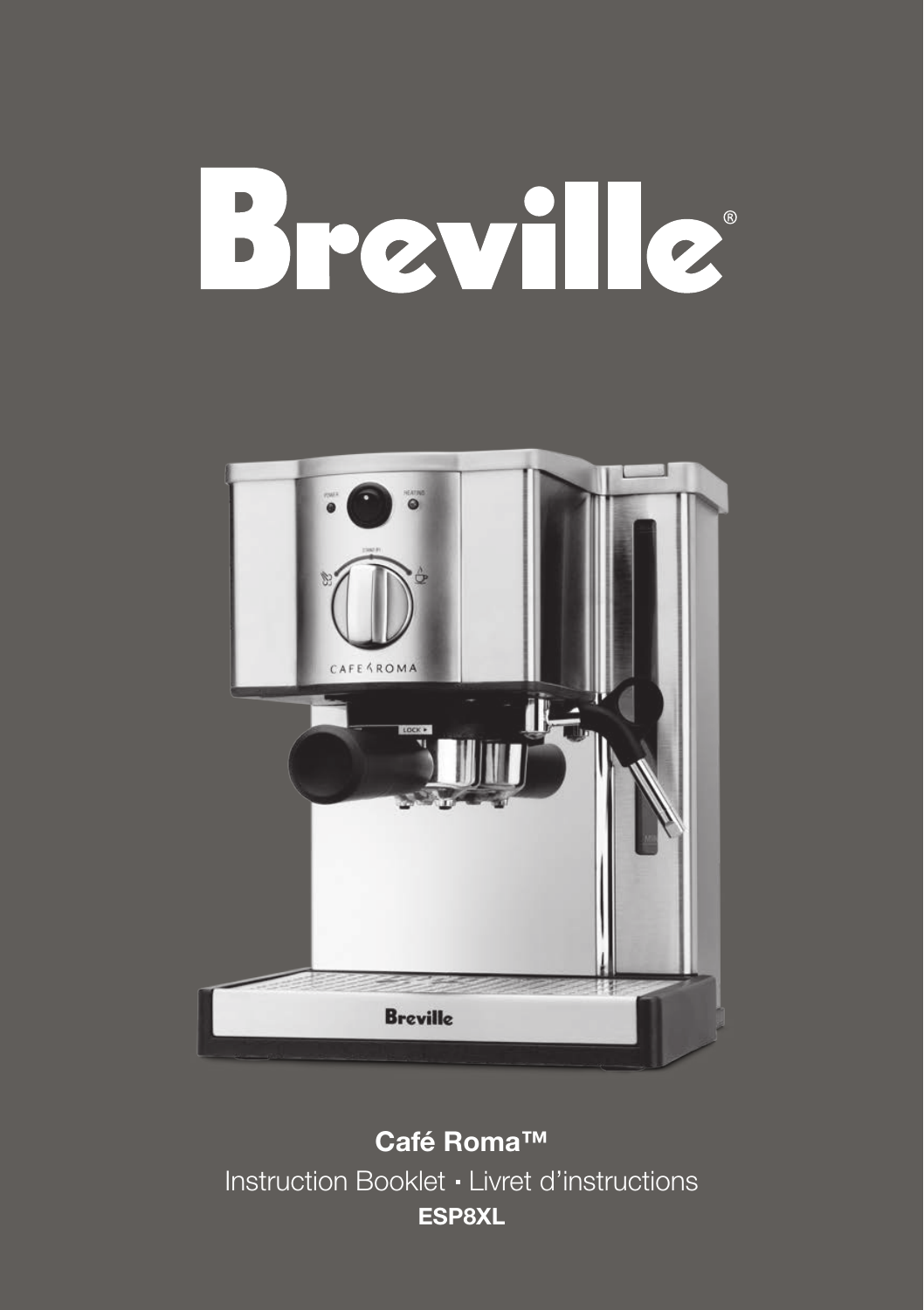## **CONGRATULATIONS**

On the purchase of your new Breville Café Roma Espresso Machine



### **CONTENTS**

- **4** Breville recommends safety first
- **6** Know your Breville Café Roma Espresso Machine
- **8** Operating your Breville Café Roma Espresso Machine
- **14** Care and cleaning your Breville Café Roma Espresso Machine
- **17** Troubleshooting
- **19** Espresso variations
- **20** One year limited warranty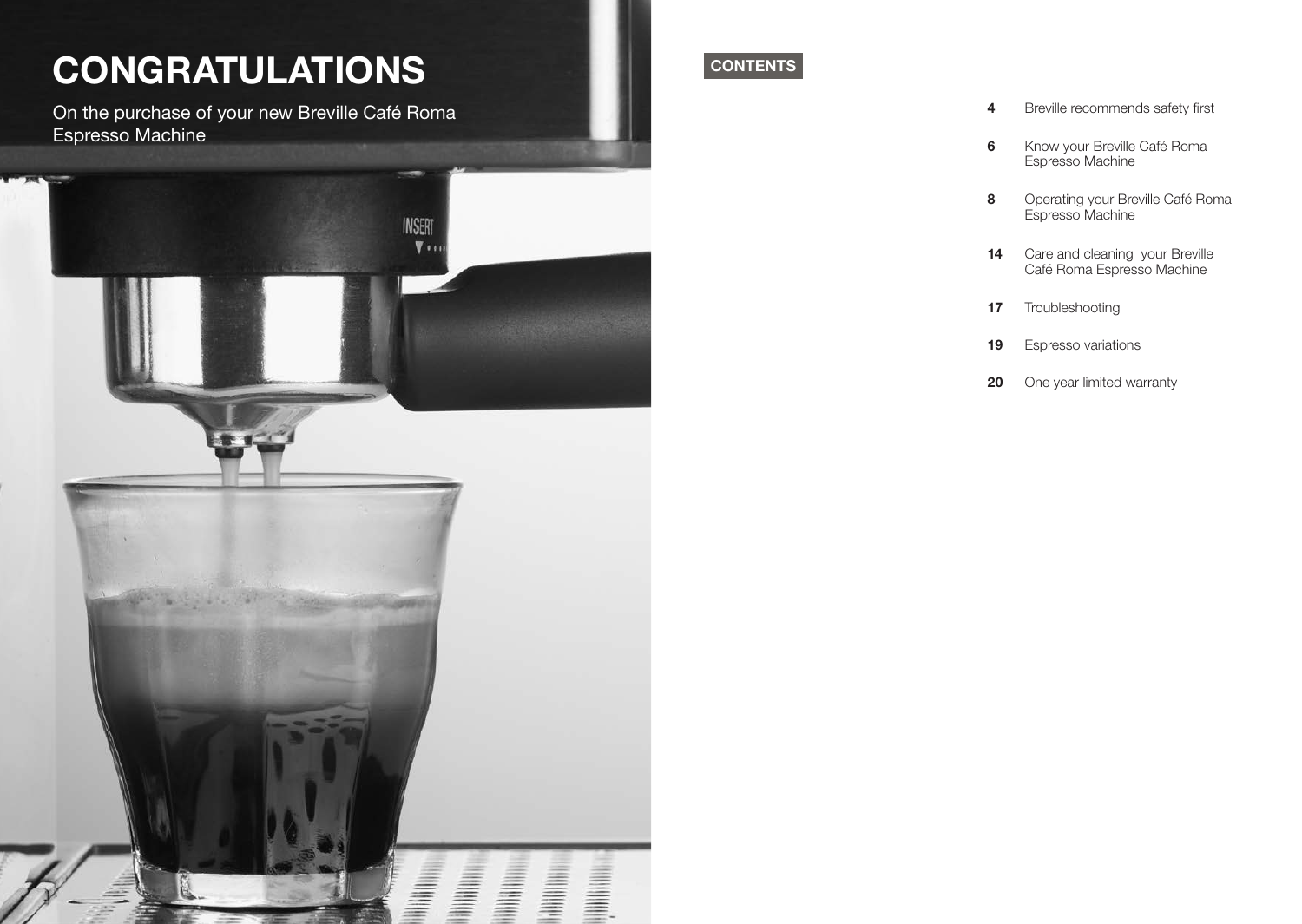### **IMPORTANT SAFEGUARDS**

#### **READ ALL INSTRUCTIONS**

- Carefully read all instructions before operating and save for future reference.
- To protect against fire, electrical shock and injury to persons do not immerse the appliance, cord or plug in water or any other liquid.
- This appliance is for household use only.
- Do not use this appliance for other than its intended use. Do not use outdoors.
- The appliance is not intended for use by young children or infirm persons without supervision.
- Do not leave the appliance unattended when in use.
- Do not touch hot surfaces. Use handles.
- Always use the appliance on a dry. level surface.
- Do not place this appliance on or near a hot gas or electric burner, or where it could touch a heated oven.
- Do not let the cord hang over the edge of a table or counter, touch hot surfaces or become knotted.
- The use of accessory attachments not recommended by Breville may cause a risk of injury to persons, fire or electric shock.
- Always switch the appliance to "OFF", and then remove plug from the power outlet when the appliance is not being used and before cleaning.



- Regularly inspect the supply cord, plug and actual appliance for any damage. If found damaged in any way, immediately cease use of the appliance and call Breville Customer Service at 1-866-BREVILLE.
- For any maintenance other than cleaning, call Breville Customer Service at 1-866-BREVILLE.
- Refer servicing to qualified personnel.
- This appliance has a polarized plug (one blade is wider than the other). To reduce the risk of electric shock, this plug is intended to fit into a polarized outlet only one way. If the plug does not fit, contact a qualified electrician. Do not attempt to modify the plug in any way.
- Allow to cool before putting on or taking off parts, and before cleaning the appliance.
- To disconnect, turn all controls to 'OFF', then remove plug from power outlet.

#### **SPECIAL SAFETY INSTRUCTIONS**

- Only use cold water in the water tank. Do not use any other liquid.
- Never use the machine without water in it.
- Ensure the filter holder is firmly secured when using the machine.
- Never remove the filter holder during the brewing operation as the machine is under pressure.

#### **NOTE:**

**Your Breville appliance comes with the unique Assist™ Plug, conveniently designed with a finger hole in the power plug, for easy and safe removal from the outlet. For safety reasons it is recommended you plug your Breville appliance directly into the power outlet.** 

**DO NOT use in conjunction with a power strip or extension cord.**

### **ELECTRIC CORD STATEMENT**

Your Espresso Machine has a short cord as a safety precaution to prevent personal injury or property damage resulting from pulling, tripping or becoming entangled with the cord. Do not allow children to be near or use this appliance without close adult supervision. If you must use a longer cord or an extension cord when using the appliance, the cord must be arranged so it will not drape or hang over the edge of a countertop, tabletop or surface area where it can be pulled on by young children or tripped over.

To prevent electric shock, personal injury or fire, the electrical rating of the extension cord you use must be the same or more than the wattage of the appliance (wattage is marked on the underside of the appliance).

**CALIFORNIA PROPOSITION 65: (Applicable to California residents only).**

**This product contains chemicals known to the State of California to cause cancer and birth defects or other reproductive harm.**

### **SAVE THESE INSTRUCTIONS**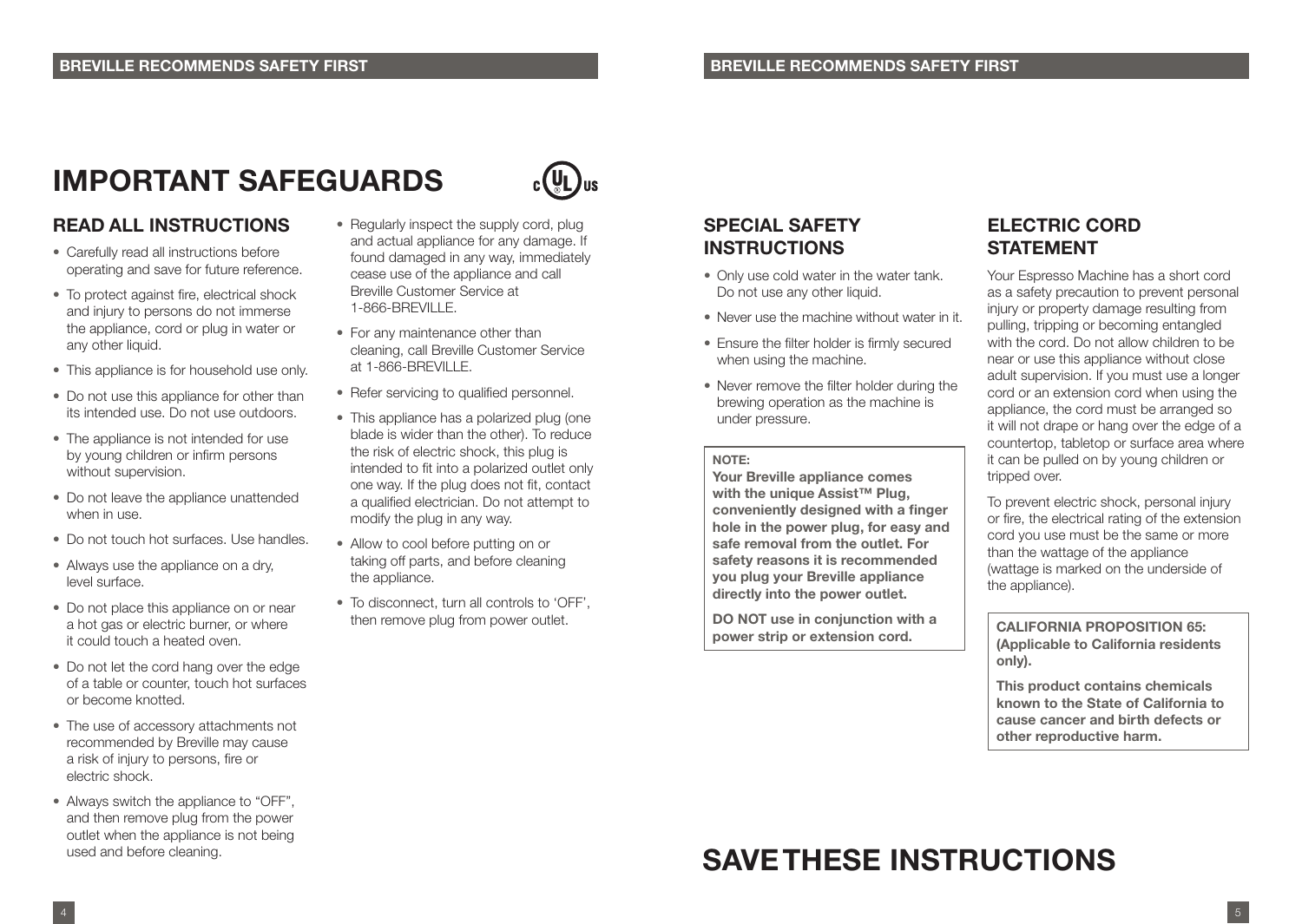## **KNOW**

your Breville Café Roma Espresso Machine



### **KNOW YOUR BREVILLE CAFÉ ROMA ESPRESSO MACHINE**

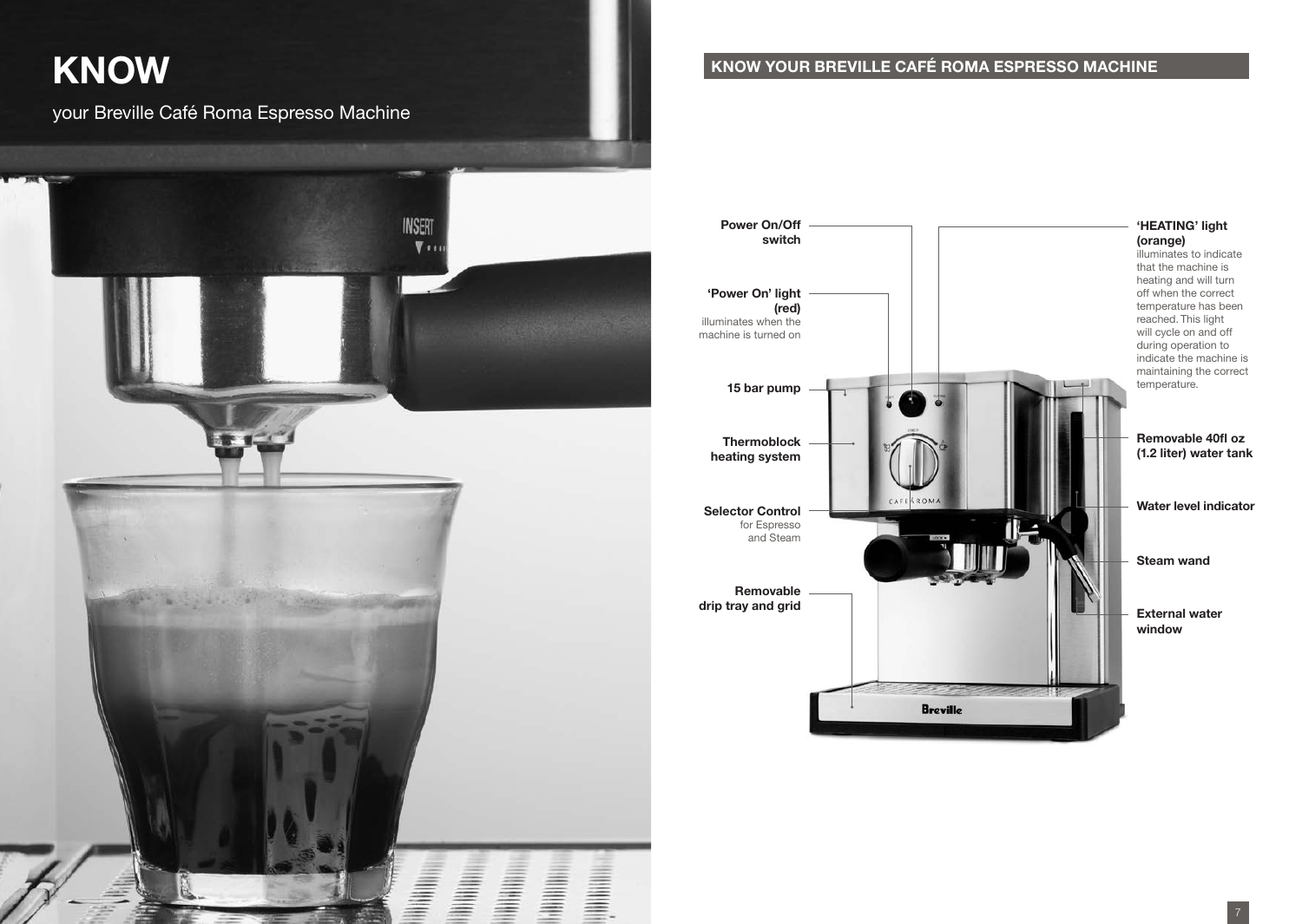## **OPERATING**

your Breville Café Roma Espresso Machine



#### **OPERATING YOUR BREVILLE CAFÉ ROMA ESPRESSO MACHINE**

#### **Before Using your Espresso Machine**

Wash the filter holder and the stainless steel filters in mild detergent and water. Rinse thoroughly.

#### **Filling The Water Tank**

- 1.Ensure the Power switch is set to the 'OFF' position and the Selector Control is set to the 'STAND BY' position.
- 2.Ensure the appliance is unplugged from the power outlet.
- 3.Lift up the water tank lid and remove the water tank. Fill with cold water to the maximum mark and replace in the machine, pressing down firmly. Close the water tank lid.

#### **NOTE:**

**The water tank should be filled with fresh cold water before use. Check water level before use and replace the water daily.** 

**Do not use mineral or distilled water.**

#### **Pre-Heating the Machine**

For optimal créma, it is recommended to carry out a complete brewing operation with water but without any espresso grinds before making your first espresso. This is to ensure that the machine has been preheated.

- 1.Make sure the Selector Control is in the 'STAND BY' position.
- 2.Plug the power cord into a 120V electrical outlet. Set the power switch to the 'ON' position.
- 3.As soon as the orange 'HEATING' light turns off, set the Selector Control to the 'ESPRESSO' position and run a small amount of water through the brewing head for a few seconds without the filter holder in place.

#### **Pre-Warming Cups**

For optimal espresso temperature, pre-warm the espresso cups by placing them on the cup warming plate.

#### **Tips on Making the Perfect Espresso**

Don't just rely on your espresso maker to do all the work. Making a good cup of espresso is an art.

#### **Water Flow**

If you're making an espresso, make sure the water flows through the espresso filter at the correct rate. If it's too slow, the espresso will be over-extracted - too dark and bitter, with a mottled and uneven créma on top. If it flows too quickly, the espresso will be under extracted - the proper flavor won't have had time to develop.

You can adjust the water flow by tamping (pressing down) the espresso grind firmly or by changing the grind of the espresso. See below for tips:

#### **The Coffee Beans**

It is recommended to grind the beans just before extraction. Ground espresso can keep its flavor, for a very long time if it is stored in an air tight container placed in a freezer.

#### **The Grind**

- 1.If using pre-ground espresso, ensure you purchase an espresso grind for espresso/cappuccino machines.
- 2.If grinding your own beans the coffee must be ground fine, but not too fine. It can affect the taste and the rate the water flows through it.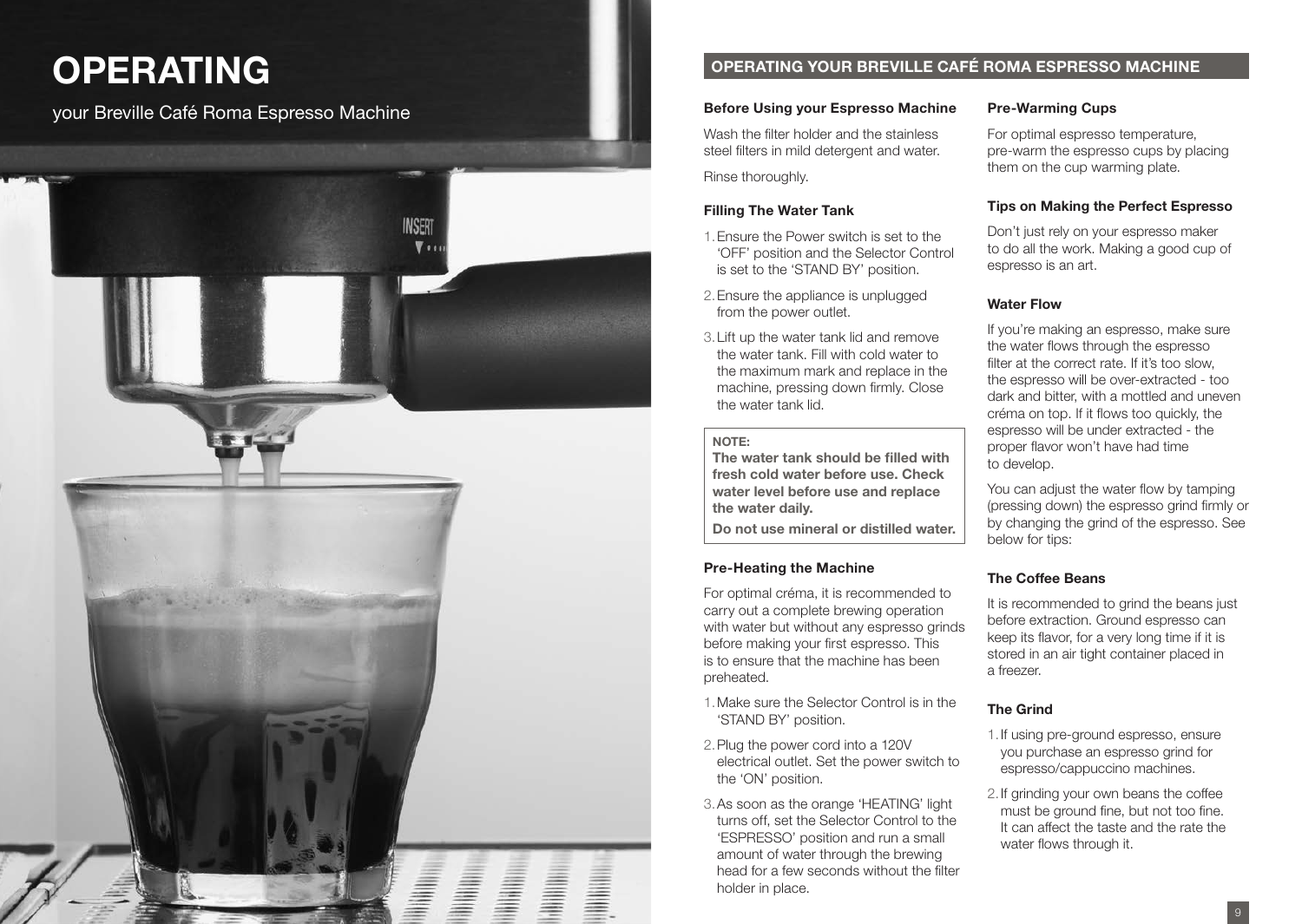#### **OPERATING YOUR BREVILLE CAFÉ ROMA ESPRESSO MACHINE OPERATING YOUR BREVILLE CAFÉ ROMA ESPRESSO MACHINE**

#### **NOTE:**

**The perfect espresso grind feels like fine sand. When rubbed between your fingertips, it will slightly stain them while keeping its granular consistency.**

- 3.If the grind is too fine, the water will not flow through the espresso even under pressure (this grind looks like powder and feels like flour when rubbed between fingers).
- 4.If the grind is too coarse, water will pass through the grinds too quickly, resulting in espresso that is under-extracted and lacking flavor.

#### **NOTE:**

**The perfect espresso grind will produce a layer of crema that floats on top of the espresso following extraction.**

#### **Preparing the Espresso**

- 1.Place the 1 or 2 cup filter into the filter holder (use the smaller filter for 1 cup / 1oz and the larger filter for 2 cups / 2oz or 2 singles at the same time). When brewing for a mug of coffee always use the 2 cup filter and only extract 2 oz. If you require a larger coffee, add the hot water first and then brew the espresso.
- 2.Use 1 level measure of ground espresso coffee for the 1 cup filter and 2 level measures for the 2 cup filter. It is important to use the correct amount of ground espresso for each filter as the filter perforations have been constructed to utilize the pressure in the machine to extract optimal flavor with each extraction.



3.Distribute the espresso grinds evenly and press it lightly with the bottom of the measuring spoon (if there is too much espresso grind, the flow of water can become blocked



- 4.Clean any excess espresso grinds from the rim of the filter holder to ensure a proper fit under the brew head.
- 5.Place the filter holder underneath the brew head so that the handle is positioned to the left of center. Lift the filter holder until it contacts the brew head and slowly rotate to the right. This will lock it in place.



#### **Brewing Espresso**

- 1.Make sure the Selector Control is in the 'STAND BY' position.
- 2.Plug the power cord into a 120V electrical outlet. Set the power switch to the 'ON' position.
- 3.As soon as the orange 'HEATING' light turns off, the machine is heated up.
- 4.Make sure the drip tray is in place.
- 5.Place one or two pre-heated cups beneath the filter holder. When brewing into two cups at the same time, no more than 1oz should be extracted into either cup.
- 6.Set the selector control to the 'ESPRESSO' position.
- 7.After a few seconds, aromatic espresso will begin to run through.
- 8.When sufficient espresso has flowed into the cups, set the selector control to the 'STAND BY' position. This will stop the flow of espresso.
- 9.If you do not need to use the steam function, set the power switch to the 'STAND BY' position, unplug the power cord and allow the machine to cool.

10. Remove the filter holder from the brew head and turn the filter holder upside down to empty the used espresso (used espresso grounds should be thrown away with domestic waste and not down the sink which may block drains). Rinse the filter and filter holder with water and allow to dry.

#### **NOTE:**

**The machine remains ready for brewing and maintains a constant heating temperature as long as the Power switch is left in the 'On' position. If the temperature should drop, the orange control light will illuminate and the heater will automatically heat up to the correct brewing temperature.**

#### **Preparing Espresso Pods**

Your Café Roma can be used with most leading brands of espresso pods. To prepare the pod for brewing, place the pod in the pod filter and ensure that all of the pod's surface area is fitted inside the filter. If the edges of the pod overflow the filter, you will need to trim them off until the pod is fully contained within the filter. Lock the filter holder in place and brew the espresso as per the instructions on page 10.

#### **NOTE:**

**The underside of the Pod filter is marked 'POD' for easy identification.**

#### **NOTE:**

**The quality of the espresso and créma produced will be dependent on the type of pod used. Only use the pod filter when using the espresso pods.**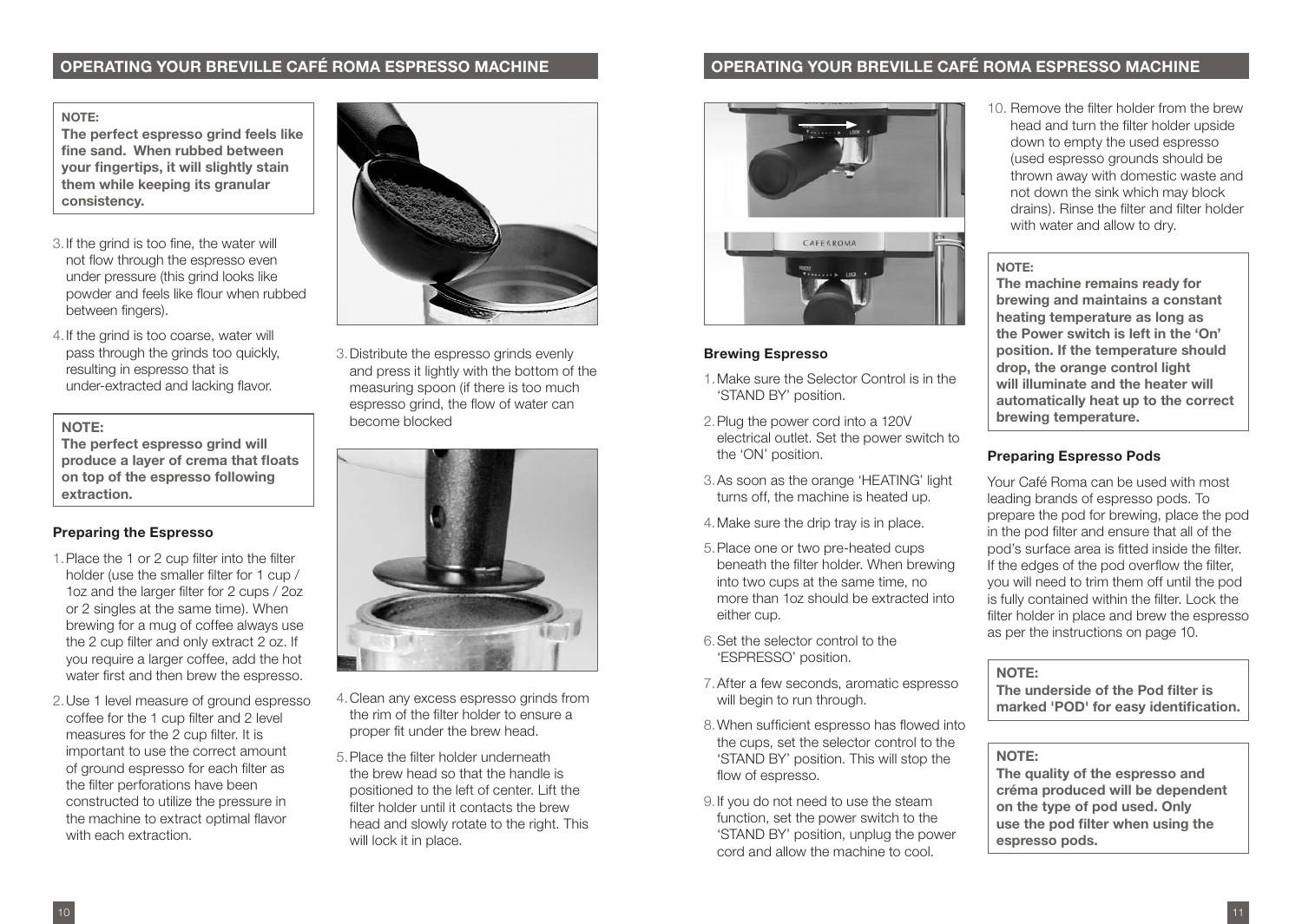#### **OPERATING YOUR BREVILLE CAFÉ ROMA ESPRESSO MACHINE**

#### **How to Froth Milk for a Cappuccino or Latte**

The Breville Café Roma comes complete with a steam wand.

The first step in making a cappuccino or latté is to make a short espresso (see "Brewing Coffee"), then:

- 1.Fill the stainless steel frothing jug ½ full with cold milk.
- 2.When the orange 'HEATING' light has turned off, quickly insert the steam wand into the jug of the milk so that the tip of the Steam Wand is just immersed into the milk.
- 3.Set the Selector Control to the 'STEAM' position.
- 4.Hold the frothing jug at an angle so that the tip of the Steam Wand sits just below the surface of the heating milk. The steam will move the milk around the inside of the jug in a circular motion.
- 5.When the milk has begun to increase in volume, immerse the Froth Enhancer deeper into the jug to further heat the milk.
- 6.The amount of froth desired may vary by individual. The stainless steel frothing jug will gradually become hot; be sure to hold the handle or use a towel to avoid a hot jug. When the base of the jug becomes too hot to touch, switch the Selector Control to the 'OFF' position to stop the steaming function before removing the jug. This will ensure that you don't burn the milk.
- 7.Add the steamed milk to each cup of freshly brewed espresso coffee and spoon on the frothed milk in the following ratios:



**Cappuccino** - ½ espresso, ½ steamed milk, ½ frothed milk.

**Latte** - ½ espresso topped with steamed milk and approximately 4" (10cm) of frothed milk (traditionally served in a glass).

#### **NOTE:**

**For best results use fresh cold milk (light milk will froth easier).**

**Always clean the steam wand after every use (refer to care and cleaning).** 

**If brewing more coffee straight after using the steam function, set the selector control to the 'espresso' position to run a small amount of water through the brewing head for a few seconds without the filter holder in place. This will prepare the system for optimal brewing temperature.**

**THE METAL PARTS OF THE FILTER HOLDER MIGHT STILL BE VERY HOT. COOL DOWN THESE PARTS BY RUNNING UNDER COLD WATER. !**

**TO AVOID SPLATTERING OF HOT MILK, DO NOT LIFT THE STEAM NOZZLE ABOVE THE SURFACE OF THE MILK WHILE FROTHING. ENSURE THE SELECTOR CONTROL IS IN THE 'STAND BY' POSITION BEFORE REMOVING THE FROTHING JUG. !**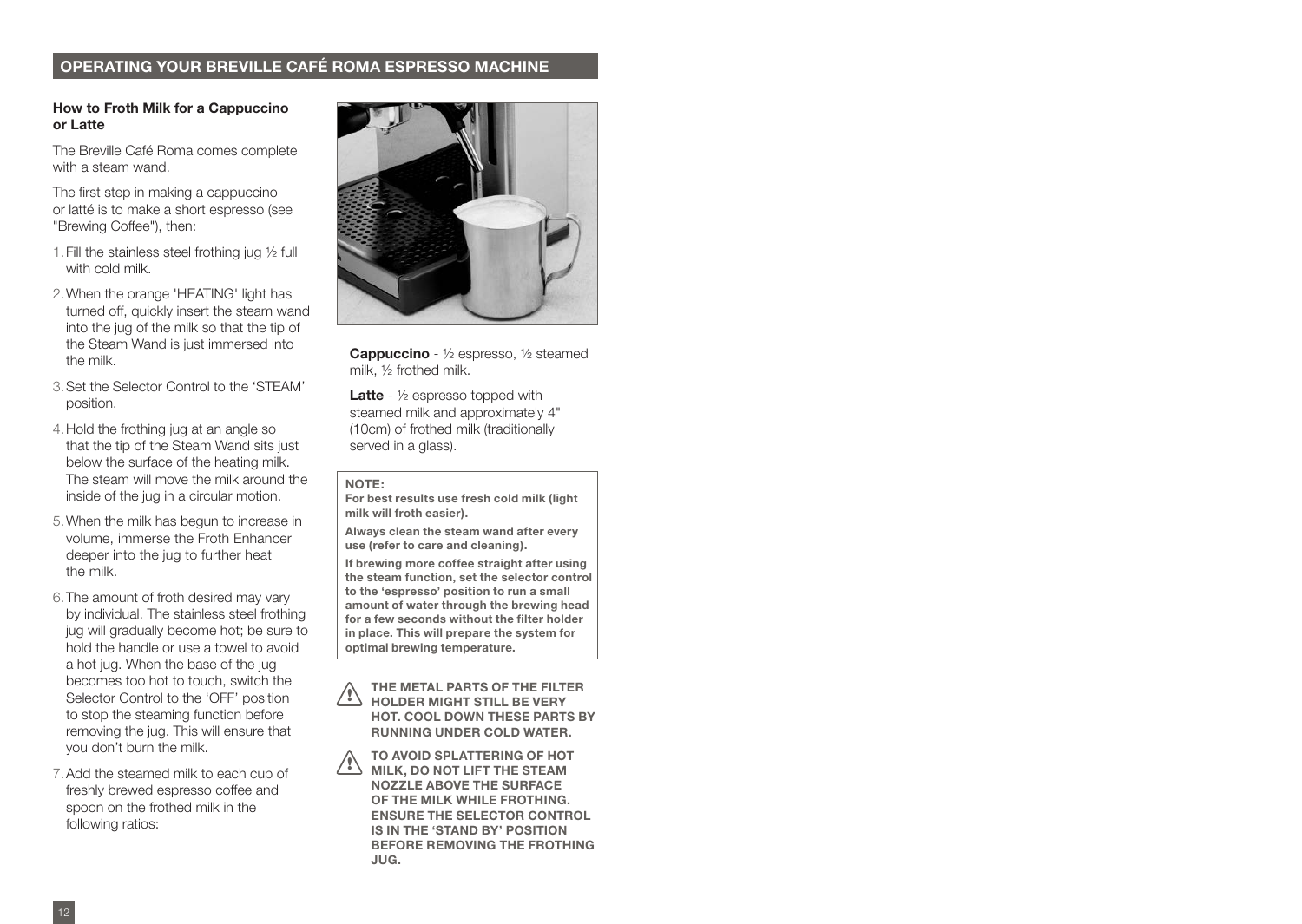## **CARE & CLEANING CARE & CLEANING YOUR BREVILLE CAFÉ ROMA ESPRESSO MACHINE**



Before cleaning, ensure the Selector Control is in the 'STAND BY' position. Unplug the appliance from the power outlet and allow the unit to cool.

#### **Cleaning the Steam Wand**

- 1.The Steam Wand should always be cleaned after frothing milk.
- 2.Wipe the Steam Wand with a damp cloth.
- 3.Briefly set the Selector Control to the 'STEAM' position to clear any remaining milk from the steam wand.
- 4.If the Steam Wand becomes blocked, wait for the machine to cool before using the pin on the Cleaning Tool to clear the opening. (see illustration below)
- 5.If the Steam Wand continues to be blocked, the tip of the Steam Wand can be removed by using the spanner in the middle of the Cleaning Tool. (see illustration below)
- 6.Soak the tip in hot water before using the pin on the Cleaning Tool to unblock. Replace the tip back onto the Steam Wand and secure with the Cleaning Tool.



#### **Cleaning the Housing / Cup Warming Tray**

1.The outer housing can be cleaned with a soft, damp cloth (do not use abrasive agents or cloths which can scratch the surfaces).

#### **Cleaning the Filters, Filter Holder and Brewing Head**

- 1.Directly after use, remove used coffee grounds and rinse the stainless steel filters and filter holder under running water. Then place the empty filter and filter holder back onto the machine and brew water through it for a few seconds seconds. Should the fine holes in the filters become blocked, then a normal dishwashing brush should be used (do not use a brush with metal bristles).
- 2.The brewing head should be wiped with a damp cloth to remove any old espresso grounds.
- 3.It is advisable to periodically run water through the unit with the filter in place but without any coffee to clean out any old coffee grounds.

#### **Cleaning the Drip Tray**

- 1.The drip tray should be removed, emptied and cleaned at regular intervals, particularly when the water level indicator is exposed, indicating the drip tray is full.
- 2.Remove the drip tray grill, steam baffle and water level indicator from the drip tray; wash all parts with water and non-abrasive washing liquid before rinsing and drying.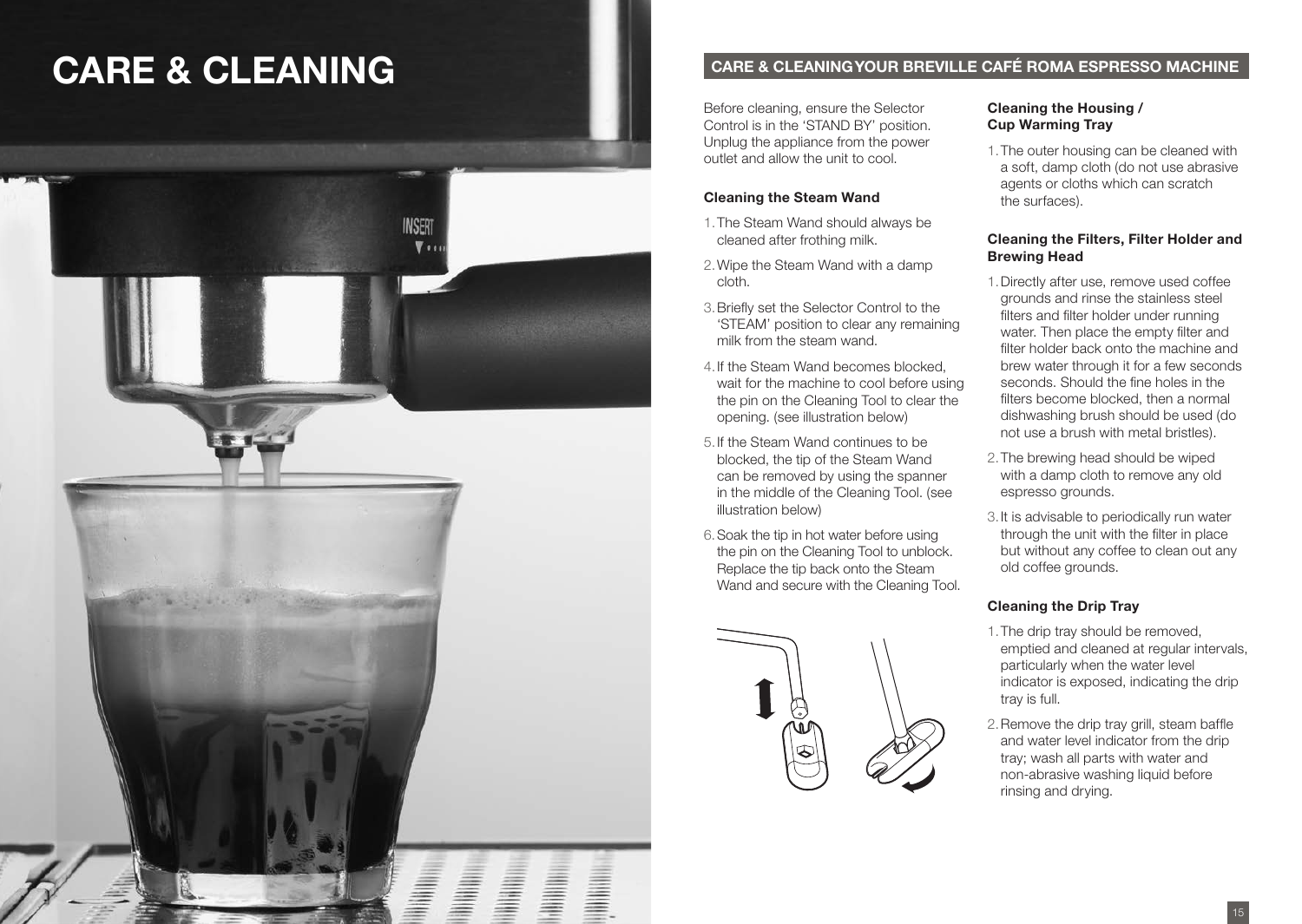#### **CARE & CLEANING YOUR BREVILLE CAFÉ ROMA ESPRESSO MACHINE**

**NOTE: Do not place any of the components in the dishwasher.**

**DO NOT IMMERSE ANY PART OF YOUR BREVILLE ESPRESSO MACHINE IN WATER OR ANY OTHER LIQUID. !**

#### **Decalcifying**

After regular use, hard water can cause mineral build up in and on many of the inner functioning components, reducing the brewing flow, power of the machine, and affecting the quality of coffee.

We advise decalcifying the machine on a regular basis (every 2-3 months) using a mixture of white vinegar and water. Follow the instructions provided, or use the following as a guide:

#### **Diluted solution (for softer water)**

- 1 part white vinegar
- 2 parts cold tap water

#### **Concentrated solution (for harder water)**

- 1 part white vinegar
- 1 part cold tap water

#### **NOTE:**

**The stainless steel filters should not come in contact with any decalcifying agents.** 

**Do not use powdered decalcifying agents.**

#### **How to decalcify your Café Roma Espresso Machine**

- 1.Make sure the Selector Control is in the 'STAND BY' position and that the plug is disconnected from the power outlet.
- 2.Remove the filter holder and pour in the decalcifying solution into the water tank.
- 3.Plug the machine into the power outlet.
- 4.Set the Selector Control to the 'Stand By' position and switch the Power switch to the 'ON' position.
- 5.Place a large container under both the brew head and the steam wand.
- 6.As soon as the brewing temperature is reached the orange 'TEMPERATURE' light will switch off. Set the Selector Control to the 'ESPRESSO' position and let half the decalcifying solution run through the brewing head.
- 7.Turn the Selector Control to the 'STEAM' position and let the remaining solution run through the steam wand. When the solution has run through, set the Selector Control back to the 'STAND BY' position.
- 8.After decalcifying, rinse the water tank thoroughly and re-fill with fresh cold water. To rinse the machine, run half the water through the brewing head and half through the steam wand.

9.The machine is ready for use.

**THE WATER TANK SHOULD NEVER BE REMOVED OR COMPLETELY EMPTIED DURING DECALCIFYING. !**

#### **TROUBLESHOOTING**

| <b>PROBLEM</b>                                            | <b>POSSIBLE CAUSES</b>                                                                                                                                                                                                                            |  |  |
|-----------------------------------------------------------|---------------------------------------------------------------------------------------------------------------------------------------------------------------------------------------------------------------------------------------------------|--|--|
| Espresso does not run through                             | • Machine is not turned on or<br>plugged in<br>• Water tank is empty<br>• Selector Control not in<br>'ESPRESSO' position<br>• Coffee grind is too fine<br>• Too much espresso in the filter<br>• The filter is blocked<br>(see Care and Cleaning) |  |  |
| Espresso runs out too quickly                             | • Coffee grind is too coarse<br>• Not enough coffee in the filter                                                                                                                                                                                 |  |  |
| Espresso runs too slowly                                  | • The water tank is empty or low<br>• espresso grind is too fine<br>• Machine is blocked by scale build up<br>(see Care and Cleaning)                                                                                                             |  |  |
| Espresso runs out around the edge of<br>the filter holder | • Filter holder is not inserted in edge<br>of the filter holder the brew head<br>properly<br>• There are espresso grounds around<br>the filter rim<br>• Too much coffee in the filter<br>• Coffee has been tamped too tightly                     |  |  |
| The machine is too loud                                   | • Water tank is empty<br>• Water tank is not securely in place                                                                                                                                                                                    |  |  |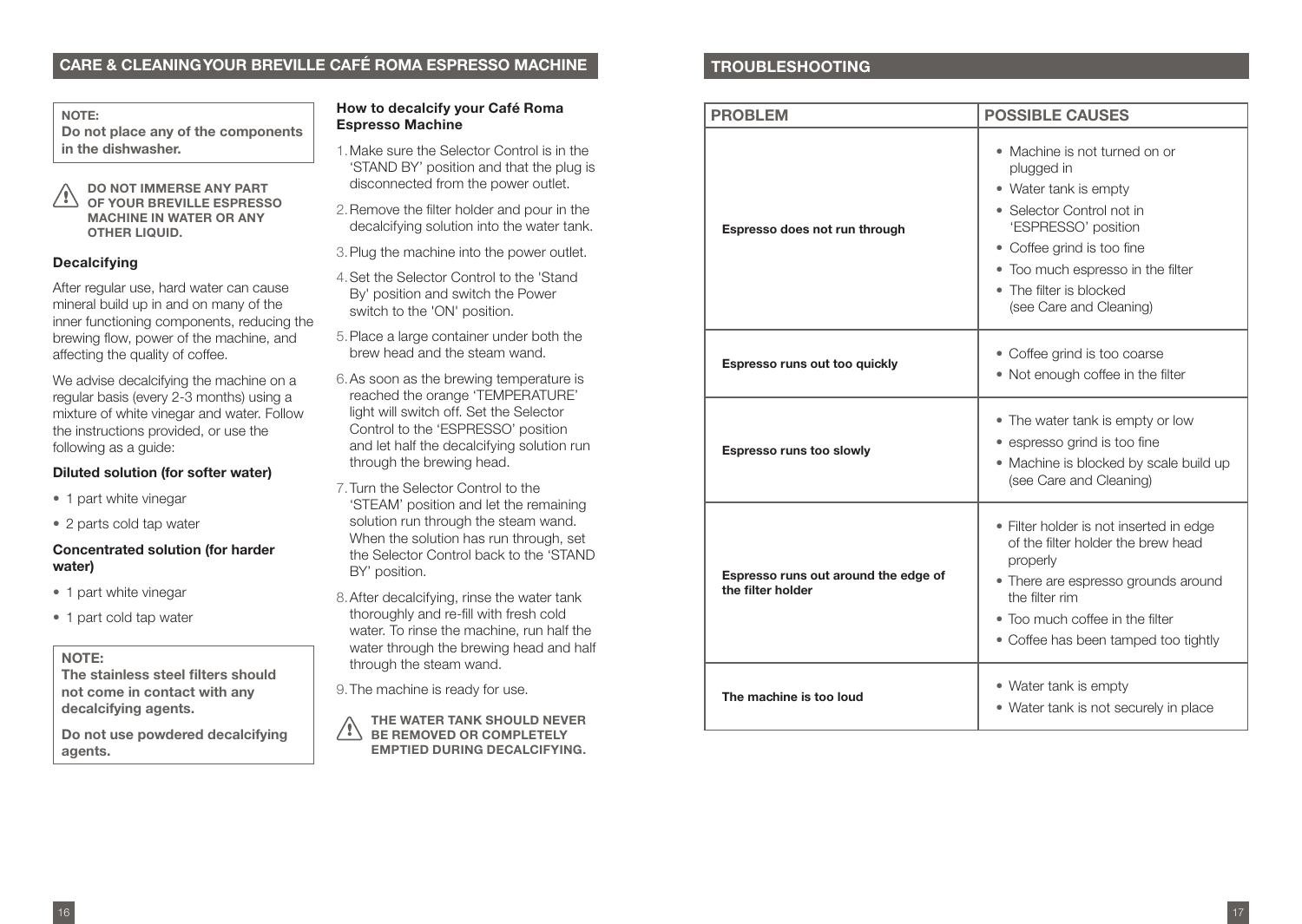| <b>PROBLEM</b>                   | <b>POSSIBLE CAUSES</b>                                                                                                                                              |  |  |  |
|----------------------------------|---------------------------------------------------------------------------------------------------------------------------------------------------------------------|--|--|--|
| Espresso is too weak or watery   | • Espresso grind is not fine enough<br>(use coffee ground for espresso<br>machines)                                                                                 |  |  |  |
| Espresso is too cold             | • Machine not preheated<br>• Cups not preheated<br>• Milk not heated enough<br>(if making a cappuccino or latte)                                                    |  |  |  |
| No créma                         | • Espresso is not tamped (pressed)<br>firmly enough<br>· Espresso grind is too coarse<br>• Espresso is not fresh                                                    |  |  |  |
| No steam is generated            | Machine is not turned on<br>$\bullet$<br>• Water tank is empty<br>Selector Control not in 'STEAM'<br>position<br>• Steam wand is blocked<br>(see Care and Cleaning) |  |  |  |
| Milk is not foamy after frothing | • Not enough steam<br>• Milk is not fresh and cold                                                                                                                  |  |  |  |

### **TROUBLESHOOTING ESPRESSO VARIATIONS**

#### **CAPPUCCINO**

A cappuccino is very light and almost lukewarm. This has 1/3 espresso, 1/3 milk and ½ foam. ³



#### **ESPRESSO**

Intense and aromatic, an espresso or short black as it's also known uses about 0.3oz (7g) of ground coffee. It is served in a small cup or glass to a level of approximately 1½" (35mm).



#### **CAFFE LATTÉ**

Served in a glass, a caffe latté consists of ½ espresso, topped with steamed milk and ³ about ½" (10mm) of foam.



#### **MACCHIATO**

Traditionally served short, the macchiato is also poured as a long black with a dash of milk or a dollop of foam.



#### **LONG ESPRESSO**

A long espresso is generally served as a double shot of espresso.



#### **RISTRETTO**

Meaning restricted, a ristretto is an extremely short espresso of approximately ½" (15mm), distinguished by its intense 2 ³ flavor and aftertaste.

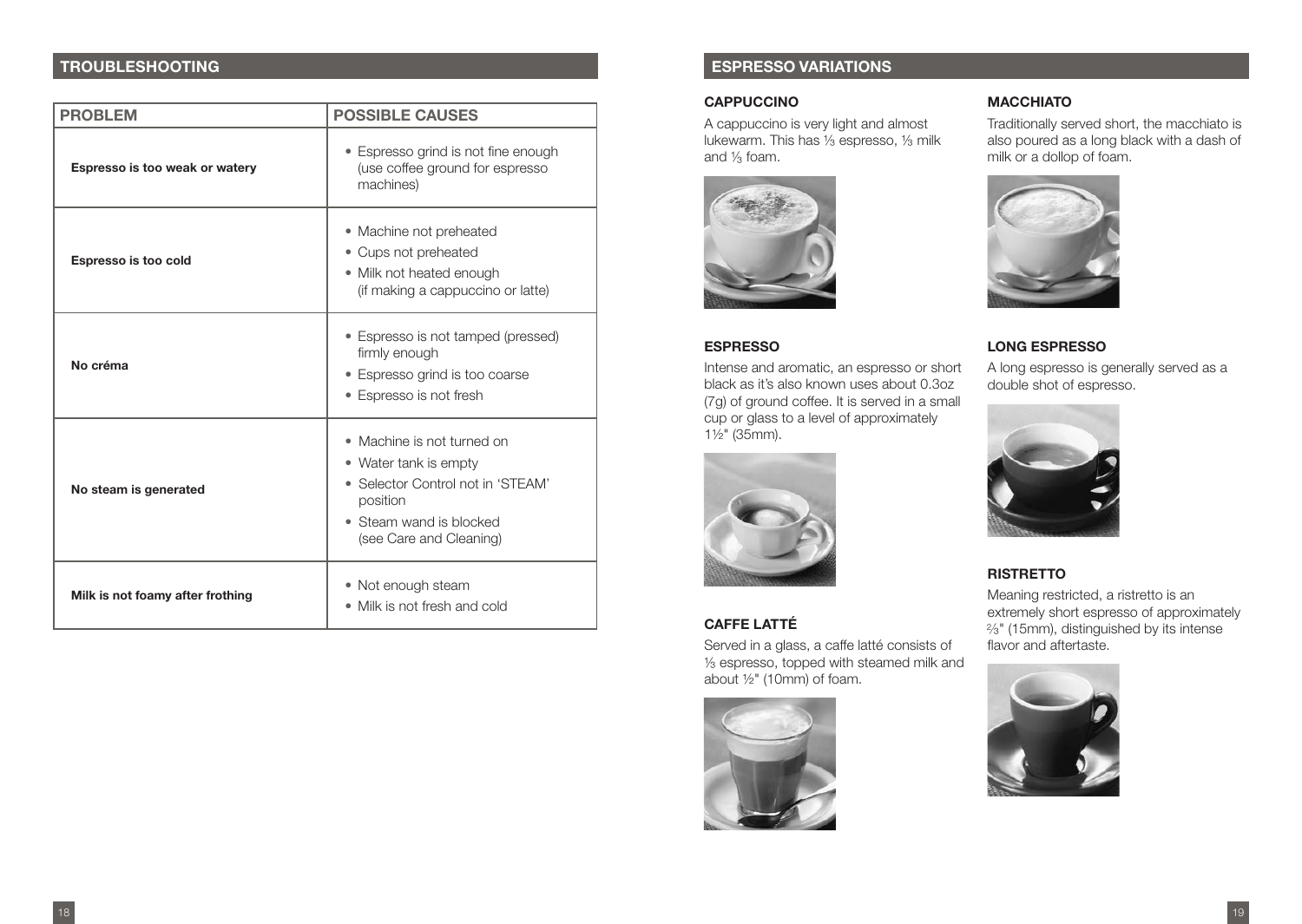#### **ONE YEAR LIMITED WARRANTY**

Breville<sup>®\*</sup> warrants this Breville<sup>®</sup> appliance against defects that are due to faulty material or workmanship for a period of one (1) year from the date of original consumer purchase. This warranty does not cover damage from abuse, neglect, use for commercial purposes, or any other use not found in the printed "Instructions for use" booklet. There is no warranty for glass parts, glass containers, filter basket, blades and agitators. HWI Breville<sup>®</sup> expressly disclaim all responsibility for consequential damages for incidental losses caused by use of this appliance. Some states or provinces do not allow this exclusion or limitation for incidental or consequential losses, so the foregoing disclaimer may not apply to you.

#### **ANY WARRANTY OF MERCHANTABILITY OR FITNESS WITH RESPECT TO THIS PRODUCT IS ALSO LIMITED TO THE ONE YEAR LIMITED WARRANTY PERIOD.**

Some states or provinces do not allow disclaimer of the implied warranty with respect to consumer goods, so the foregoing disclaimer may not apply to you.

This warranty gives you specific legal rights and you may also have other legal rights which vary from state to state or province to province.

If the appliance should become defective within the warranty period, do not return the appliance to the store. Please contact our Customer Service Center.

#### **Toll free phone number:**

1-866-BREVILLE (1-866-273-8455)

#### **Internet email:**

AskUs@BrevilleUSA.com AskUs@Breville.ca (in Canada)

\*HWI Breville® products are distributed in Canada by Anglo Canadian Housewares, L.P. and in USA by Metro/Thebe Inc.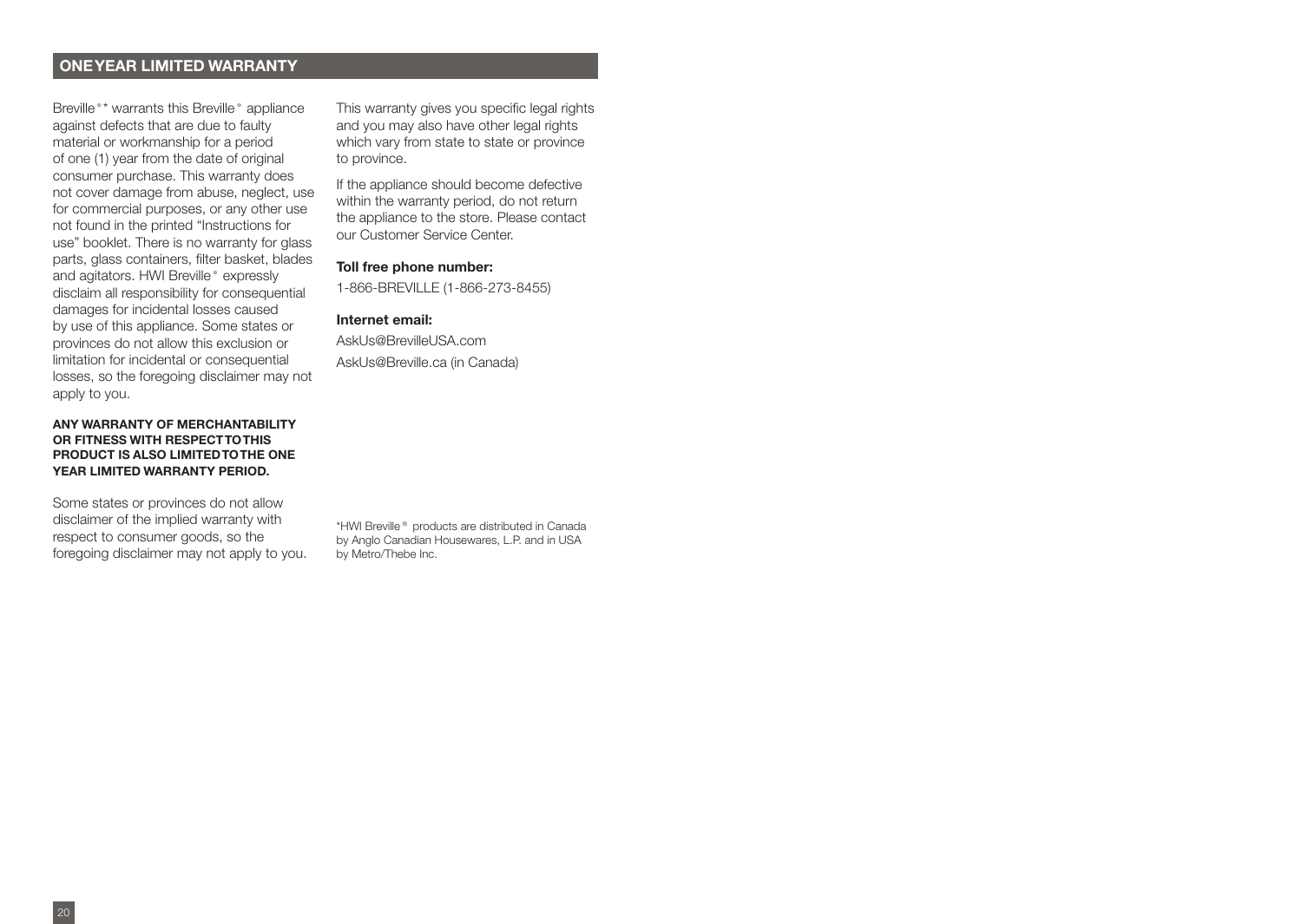## **FÉLICITATIONS**

pour l'acquisition de votre Café Roma de Breville **24 avrille 1996** de la sécurité de la sécurité de la sécurité



### **TABLE DES MATIÈRES**

- avant tout
- **26** Faites la connaissance de votre Café Roma de Breville
- **28** Fonctionnement de votre Café Roma de Breville
- **34** Entretien et nettoyage
- **37** Guide de dépannage
- **39** Différents types d'espressos
- **40** Garantie limitée d'un an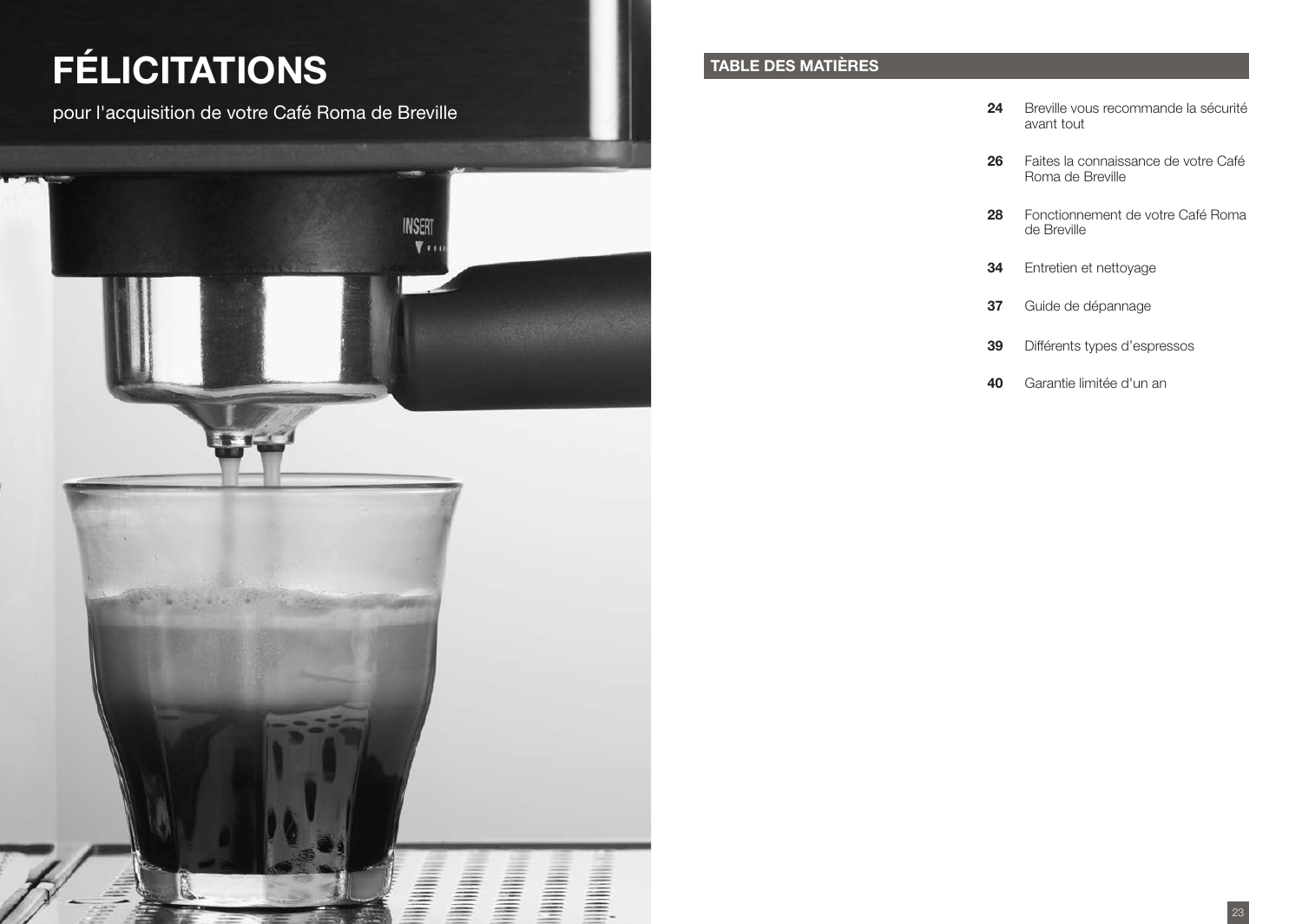#### **BREVILLE VOUS RECOMMANDE LA SÉCURITÉ AVANT TOUT BREVILLE RECOMMENDS SAFETY FIRST**

Chez Breville, la sécurité occupe une place de choix. Nous concevons et fabriquons des produits destinés au consommateur sans jamais perdre de vue la sécurité de notre précieuse clientèle. De plus, nous vous demandons d'être très vigilant lorsque vous utilisez un appareil électroménager tout en respectant les mesures de sécurité suivantes:

### **LIRE TOUTES LES INSTRUCTIONS IMPORTANTES MESURES DE SÉCURITÉ**

- Veuillez lire attentivement toutes les instructions avant de faire fonctionner l'appareil et conservez-les pour consultation ultérieure.
- Pour éviter les risques d'incendies, de chocs électriques ou de blessures, n'immergez par l'appareil, la fiche ou le cordon dans l'eau ou tout autre liquide.
- L'appareil est conçu pour une utilisation domestique seulement.
- Utilisez l'appareil uniquement aux fins prévues. Ne vous en servez pas à l'extérieur.
- L'appareil ne doit pas être utilisé sans surveillance par de jeunes enfants ou des personnes handicapées.
- Ne laissez jamais l'appareil sans surveillance lorsqu'il est en marche.
- Ne touchez pas aux surfaces brûlantes. Servez-vous des poignées.
- Servez-vous toujours de l'appareil sur une surface plane et sèche.
- Ne placez pas l'appareil sur ou près d'un brûleur à gaz ou électrique ou à un endroit où il pourrait entrer en contact avec un four allumé.
- Ne laissez pas le cordon pendre d'une table ou d'un comptoir, entrer en contact avec des surfaces très chaudes ou se nouer.
- L'utilisation d'accessoires non recommandés par Breville peut présenter des risques de blessures, d'incendie ou de chocs électriques.
- Mettez toujours l'appareil hors tension (OFF) et débranchez-le lorsqu'il n'est pas en service ou avant de le nettoyer.
- Vérifiez régulièrement le cordon d'alimentation, la fiche et l'appareil proprement dit pour y déceler tout dommage. Dans un tel cas, cessez immédiatement l'utilisation de l'appareil et appelez le service à la clientèle de Breville au 1-866-BREVILLE.
- Pour tout entretien autre que le nettoyage, appelez le service à la clientèle de Breville au 1-866-BREVILLE.
- Faites effectuer le service par du personnel qualifié.
- Cet appareil est doté d'une fiche polarisée (une lame plus large que l'autre). Dans le but de réduire les risques de chocs électriques, cette fiche est conçue pour être insérée d'une seule manière dans une prise polarisée. Si vous ne réussissez pas à insérer la fiche en place, communiquez avec un électricien qualifié. N'essayez pas de la modifier de quelque façon que ce soit.
- Laissez l'appareil refroidir avant d'installer ou de retirer les accessoires ou avant de la nettoyer.
- Pour débrancher l'appareil, mettez-le d'abord hors tension (OFF) puis retirez la fiche de la prise.

### **MESURES DE SÛRETÉ PARTICULIÈRES**

- Versez seulement de l'eau froide dans le réservoir. N'utilisez aucun autre liquide.
- Ne vous servez jamais de l'appareil quand le réservoir est à sec.
- Assurez-vous que le porte-filtres est bien en place lorsque vous utilisez l'appareil.
- Ne retirez jamais le porte-filtres pendant l'infusion car l'appareil est alors sous pression.

#### **NOTE:**

**Votre appareil Breville est équipé d'une fiche pratique Assist MC Plug dotée d'un trou de doigt qui permet de la retirer de la prise facilement et en toute sécurité. Pour des raisons de sécurité, nous vous recommandons de brancher votre appareil Breville directement dans la prise sans vous servir d'une rallonge ou d'une barre d'alimentation.**

### **AU SUJET DU CORDON D'ALIMENTATION**

Par mesures de sécurité, votre Café Roma est équipée d'un cordon court qui réduit les risques de blessures ou de dommages pouvant être causés par le fait de trébucher, s'enchevêtrer ou tirer sur le cordon. Ne laissez pas les enfants s'approcher de l'appareil ou s'en servir sans surveillance. Si vous utilisez un cordon plus long ou une rallonge, assurez-vous qu'ils ne pendent pas d'un comptoir,

d'une table ou de toute autre surface afin d'éviter que les enfants ne les tirent ou trébuchent. Pour éviter les chocs électriques, les blessures ou les incendies, la puissance nominale de la rallonge utilisée doit être similaire ou supérieure à celle de l'appareil (la puissance est indiquée sous l'appareil).

#### **PROPOSITION 65 DE LA CALIFORNIE: (Applicable aux résidants de la Californie seulement).**

**Selon l'État de la Californie, ce produit contient des produits chimiques pouvant causer le cancer et toute autre malformation congénitale à la naissance.**

### **CONSERVER CES INSTRUCTIONS USAGE DOMESTIQUE SEULEMENT**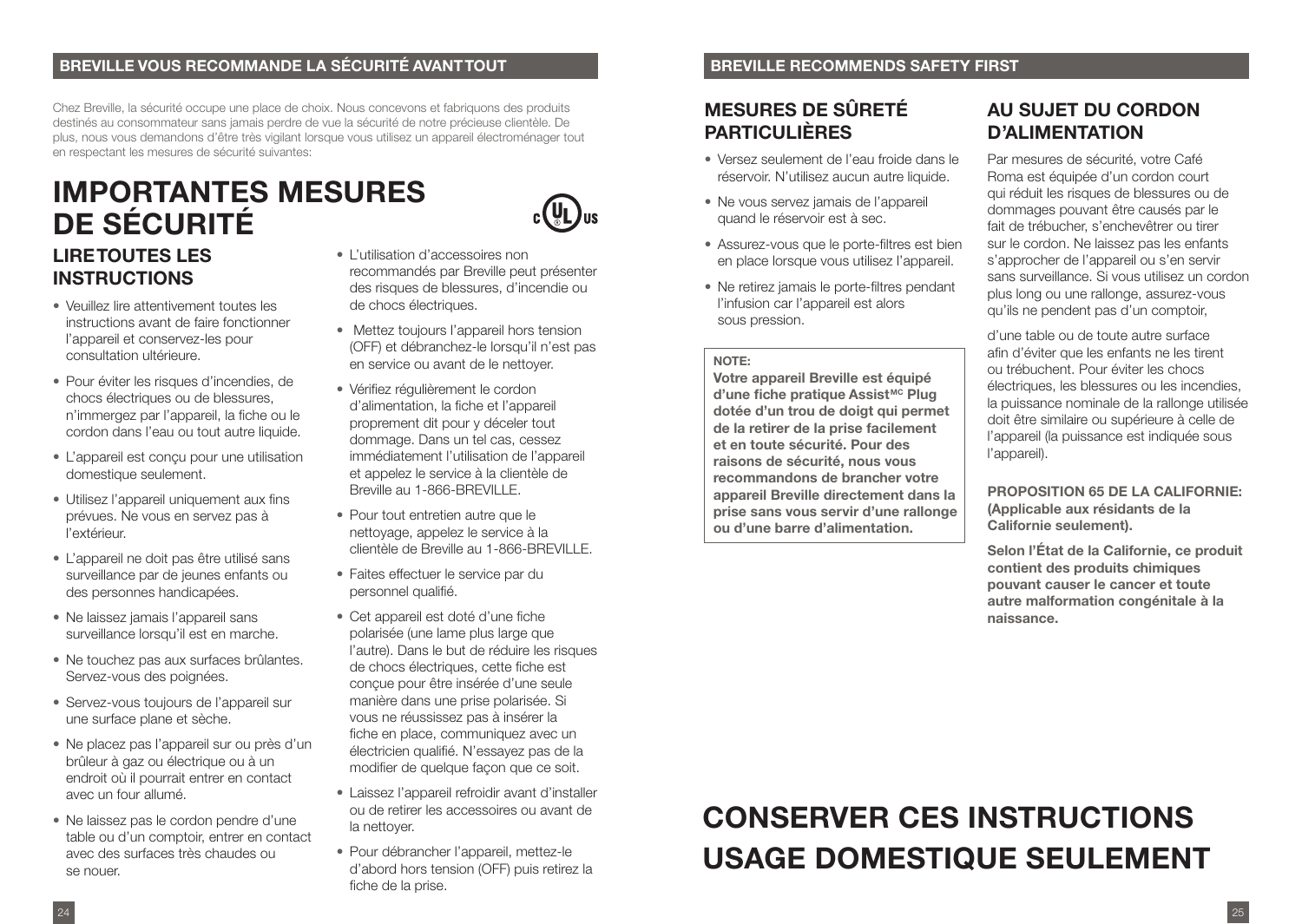## **FAITES LA CONNAISSANCE**

de votre gril-panini de Breville



#### **FAITES LA CONNAISSANCE DE VOTRE CAFÉ ROMA DE BREVILLE**

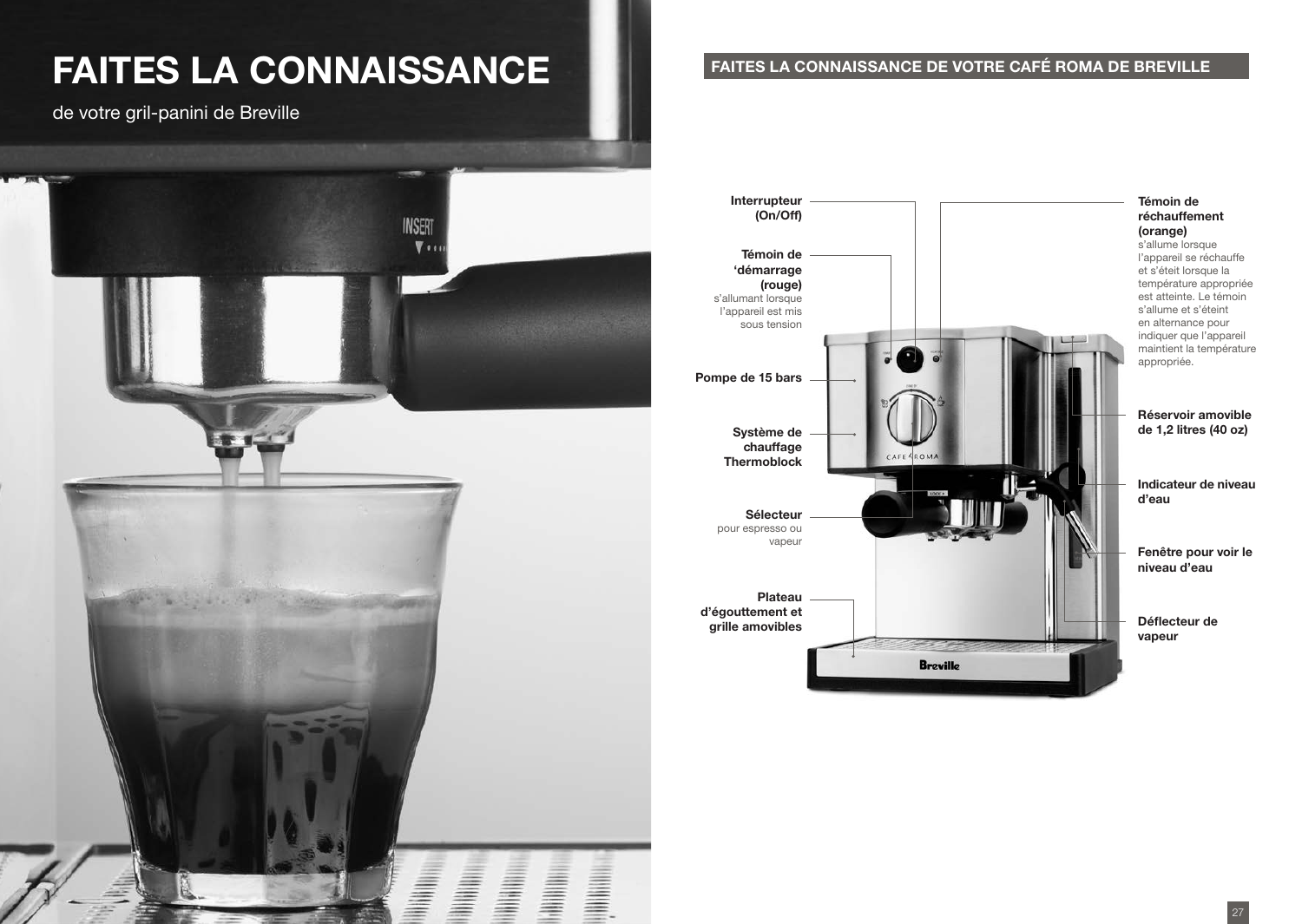## **FONCTIONNEMENT**

de votre Café Roma de Breville



### **FONCTIONNEMENT DE VOTRE CAFÉ ROMA DE BREVILLE**

#### **Avant d'utiliser votre cafetière**

Lavez le porte-filtres et les filtres en acier inoxydable dans de l'eau avec un détergent doux. Rincez à fond.

#### **Remplissage du réservoir**

- 1.Assurez-vous que l'interrupteur est à la position « OFF » et le sélecteur à la position « STAND BY».
- 2.Débranchez l'appareil.
- 3.Soulevez le couvercle du réservoir et retirez le réservoir de l'appareil. Remplissez-le d'eau froide jusqu'à la marque Maximum, puis remettez-le en place en appuyant fermement. Refermez le couvercle du réservoir.

#### **NOTE:**

**Remplissez le réservoir d'eau fraîche avant l'utilisation. Vérifiez le niveau d'eau avant chaque utilisation et remplacez l'eau à chaque jour. N'utilisez pas d'eau minérale ou distillée.**

#### **Réchauffement de l'appareil**

Pour obtenir un créma parfait, il est conseillé, avant de préparer votre premier espresso, de procéder à un cycle complet d'infusion avec de l'eau seulement, sans mouture à espresso, afin de s'assurer que l'appareil est bien réchauffé.

- 1.Assurez-vous que le sélecteur est à la position « STAND BY ».
- 2.Branchez l'appareil dans une prise de courant de 120 V. Placez l'interrupteur à la position de mise sous tension « ON ».
- 3.Dès que le témoin orange s'éteint, réglez le sélecteur à la position d'infusion « ESPRESSO » et laissez couler une petite quantité d'eau par la tête

d'infusion pendant quelques secondes sans avoir installé le porte-filtres.

#### **Réchauffement des tasses**

Pour obtenir la meilleure température de votre espresso, réchauffez les tasses en les déposant sur le réchaud.

#### **Conseils pratiques pour réussir un espresso parfait**

La machine à espresso ne peut pas faire tout le travail. La préparation d'un bon espresso est un art.

#### **Débit d'eau**

Lorsque vous préparez un espresso, assurez-vous que l'eau s'écoule du filtre à un débit convenable. Lorsque le débit est trop lent, l'espresso sera trop infusé (trop foncé et amer, avec un créma moutonnée et inégale sur le dessus). Si le débit est trop rapide, l'espresso ne sera pas assez infusé (la saveur recherchée n'aura pas eu le temps de se développer). On peut régler le débit d'eau en tassant fermement la mouture ou en changeant de type de mouture. Voir les conseils ci-après.

#### **Le café**

Il est recommandé de moudre les grains de café juste avant l'extraction. Du café moulu peut conserver sa saveur pendant très longtemps s'il est rangé dans un récipient étanche placé au congélateur.

#### **La mouture**

1.Lorsque vous achetez du café déjà moulu, assurez-vous que ce soit une mouture pour machines à espresso/ cappuccino.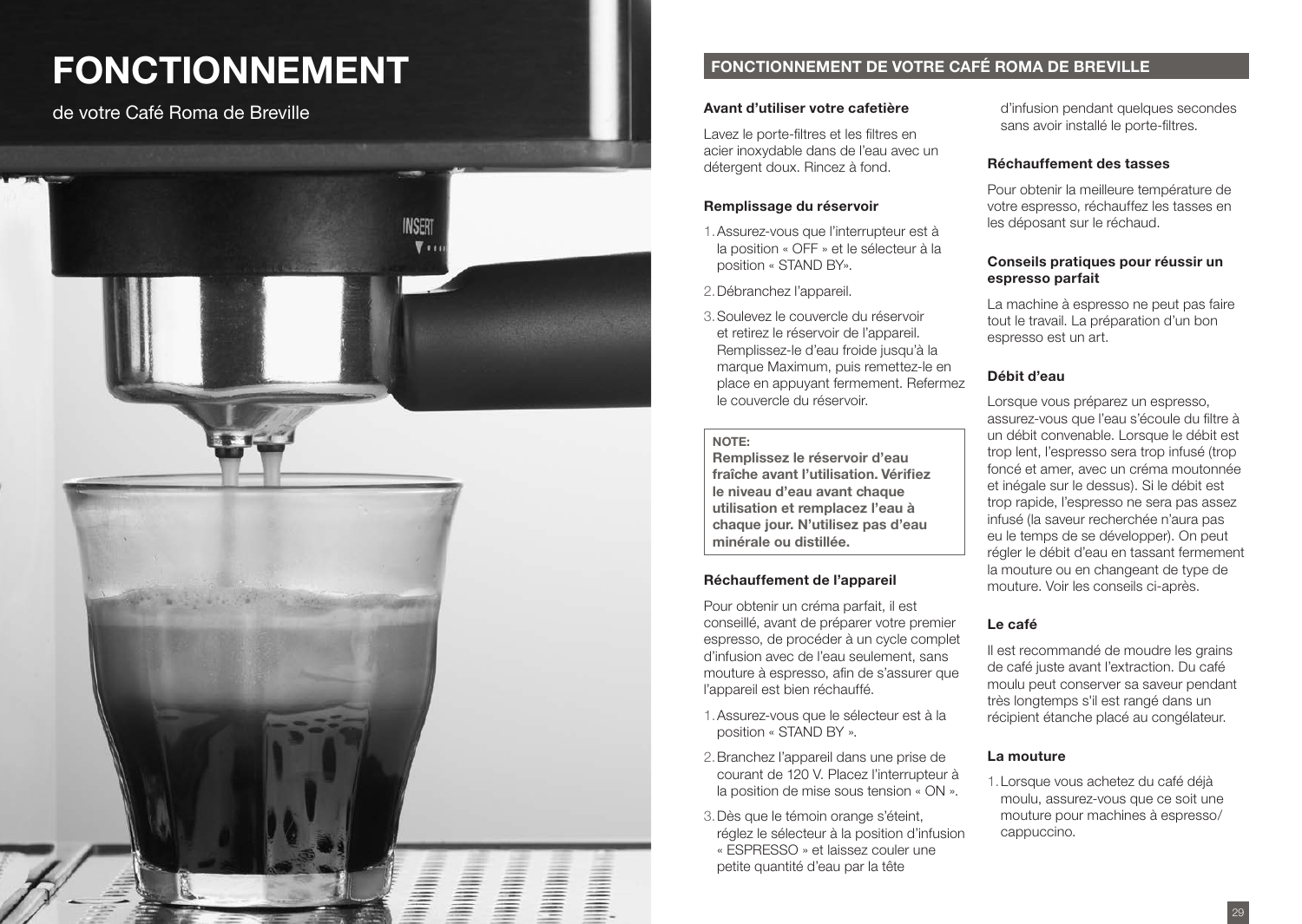#### **FONCTIONNEMENT DE VOTRE CAFÉ ROMA DE BREVILLE FONCTIONNEMENT DE VOTRE CAFÉ ROMA DE BREVILLE**

2.Lorsque vous moulez votre café, la mouture doit être fine, mais pas trop. Cela peut en affecter le goût et le débit d'eau qui passe au travers.

#### **NOTE:**

**La mouture à espresso doit ressembler à du sable fin. Lorsque vous la pressez entre vos doigts, elle les colorera légèrement tout en conservant sa texture granulée.**

- 3.Lorsque la mouture est trop fine, l'eau ne passe pas au travers, même sous pression (la mouture ressemble à de la poudre et a une consistance farineuse lorsque vous la pressez entre vos doigts).
- 4.Si la mouture est trop grossière, l'eau la traversera trop rapidement et l'extraction de l'espresso en sera réduite et laissera une saveur médiocre.

#### **NOTE:**

**La mouture à espresso parfaite produira un créma qui flottera à la surface de l'espresso après l'extraction.**

#### **Préparation de votre espresso**

- 1.Placez le filtre à 1 ou 2 tasses dans le porte-filtre (utilisez le plus petit filtre pour 1 portion/1 oz et le plus grand pour deux portions/2 oz ou pour deux tasses à la fois). Lorsque vous utilisez une chope à café, servez-vous toujours du filtre à 2 tasses et extrayez seulement 7ml (2 oz). Si vous voulez plus de café, ajoutez de l'eau chaude d'abord et ensuite infusez le café.
- 2.Utilisez une cuillerée de mouture à espresso pour le filtre à1 tasse et deux cuillerées pour le filtre à 2 tasses. Il est

important d'utiliser la bonne quantité de café pour chaque filtre car les perforations des filtres ont été conçues de manière à recevoir la pression adéquate afin d'extraire le maximum de saveur à chaque infusion.



3.Distribuez la mouture uniformément et tassez-la légèrement avec le dos de la cuillère à mesurer (le débit d'eau peut se bloquer s'il y a trop de mouture).



4.Enlevez tout surplus de mouture du rebord du porte-filtre afin qu'il s'insère correctement sous la tête d'infusion.

5.Placez le porte-filtre sous la tête d'infusion en alignant la poignée vers la gauche. Insérez-le en le soulevant vers le haut puis le tournant vers la droite. Il sera ainsi verrouillé en place.



#### **Infusion de votre espresso**

- 1. Assurez-vous que le sélecteur soit à la position « STAND BY ».
- 2.Branchez l'appareil dans une prise de courant de 120V. Placez l'interrupteur à la position « ON ».
- 3.Dès que le témoin orange « HEATING » s'éteint, l'appareil est réchauffé.
- 4.Assurez-vous que le plateau d'égouttement soit en place.
- 5.Placez une ou deux tasses réchauffées sous le porte-filtre. Lorsque vous préparez 2 tasses d'espresso en même temps, ne jamais extraire plus d'une once par tasse.
- 6.Réglez le sélecteur à la position « ESPRESSO ».
- 7.Au bout de quelques secondes, l'extraction d'un espresso aromatisant commencera.
- 8. Lorsqu'il y aura suffisamment d'espresso dans les tasses, réglez le sélecteur à la position « STAND BY ». Ceci mettra fin à l'extraction de l'espresso.
- 9. Si vous n'utilisez pas la fonction vapeur, réglez l'interrupteur à la position « STAND BY », débranchez l'appareil et laissez refroidir.
- 10.Retirez le porte-filtre de la tête d'infusion et renversez-le afin de jeter la mouture usée (la mouture d'espresso usée doit être jetée dans les déchets domestiques et non dans l'évier car elle peut bloquer les tuyaux). Rincez le filtre et le porte-filtre à l'eau et laissezles sécher.

#### **NOTE:**

**L'appareil est prêt pour l'infusion et maintient une température constante tant que l'interrupteur est à la position « ON ». En cas de baisse de la température, le témoin orange s'allumera et l'élément réchauffera l'eau à la température d'infusion appropriée.**

#### **Utilisation des dosettes de café espresso (pods)**

Vous pouvez utiliser votre Café Roma avec les dosettes de café espresso de marques populaires. Pour la préparation, placer une dosette dans un filtre à « POD » en s'assurant que toute la surface de la dosette soit bien insérée dans le filtre. Si le rebord de la dosette dépasse le rebord du filtre, enlevez le surplus pour qu'elle s'insère complètement dans le filtre. Installer le porte-filtre en place et préparer votre espresso en suivant les instructions contenues à la page 27.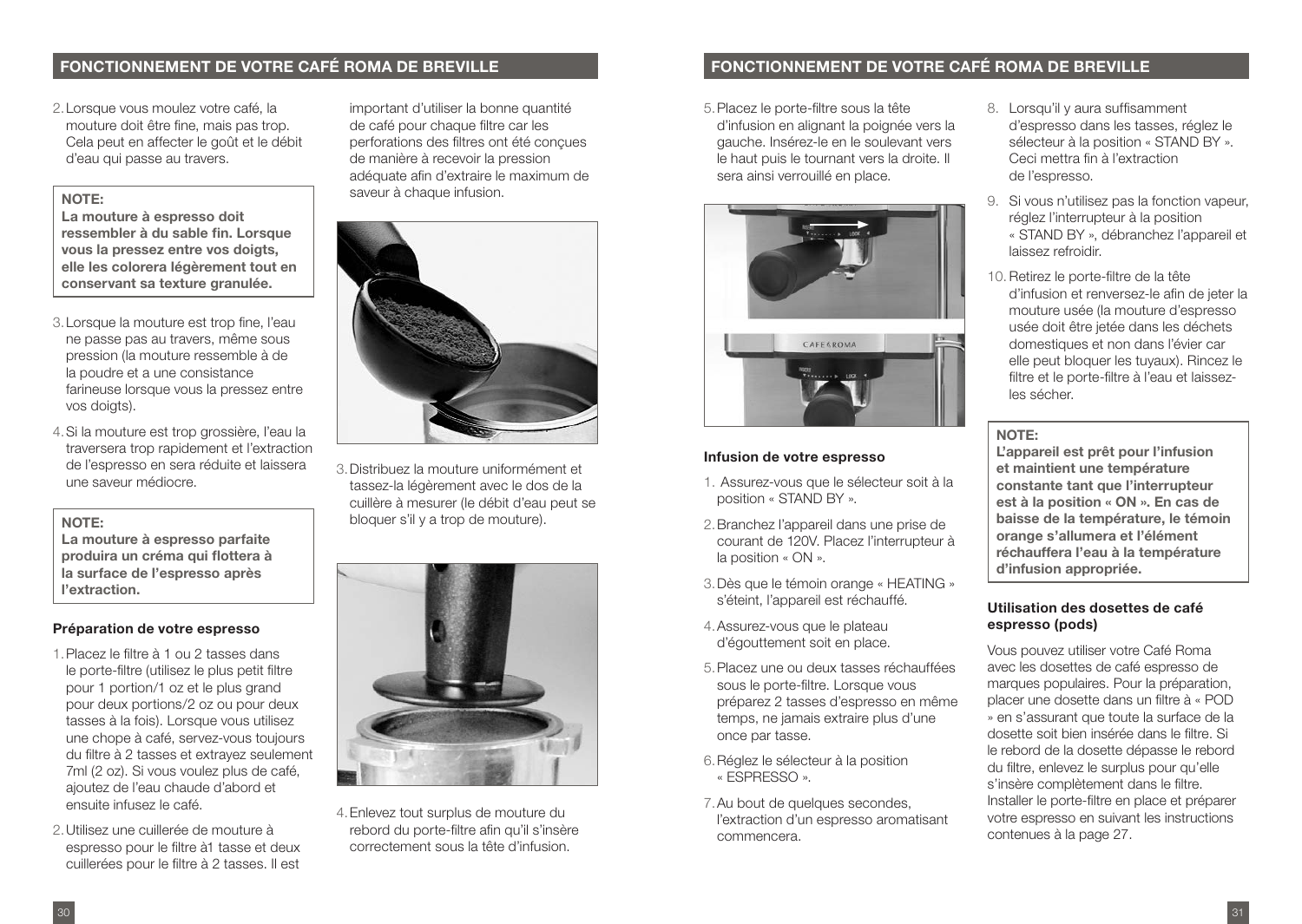#### **FONCTIONNEMENT DE VOTRE CAFÉ ROMA DE BREVILLE FONCTIONNEMENT DE VOTRE CAFÉ ROMA DE BREVILLE**

#### **NOTE:**

**L'inscription 'POD' est inscrite sous la dosette, pour une meilleure identification.**

#### **NOTE:**

**Le genre de dosettes que vous utiliserez déterminera la qualité de votre espresso et son créma. Servez-vous uniquement du filtre à « POD » quand vous utilisez les dosettes de café espresso.**

#### **Comment faire mousser le lait pour un Cappuccino ou un Latté**

La Café Roma est munie d'un déflecteur de vapeur.

La première étape pour préparer un cappuccino ou un latté consiste à préparer un espresso court (Voir la rubrique Infusion de votre espresso), puis:

- 1.Remplissez de lait froid le tiers du pichet en acier inoxydable.
- 2.Dès que le témoin orange « HEATING » s'éteint, plongez le déflecteur de vapeur dans le pichet de lait de sorte que l'extrémité soit tout juste immergée dans le lait.
- 3.Réglez le sélecteur à la position « STEAM ».
- 4.Tenez le pichet légèrement penché afin que l'extrémité du déflecteur de vapeur soit juste sous la surface du lait. La vapeur fera alors circuler le lait à l'intérieur du pichet.
- 5.Lorsque le lait commence à prendre du volume, plongez le déflecteur de vapeur plus profondément dans le pichet afin de réchauffer le lait.

6.La quantité de mousse désirée dépend des goûts de chacun. Comme le pichet en acier inoxydable devient très chaud, tenez-le par la poignée ou servez-vous d'une serviette pour éviter de vous brûler. Lorsque la base du pichet est trop chaude, réglez le sélecteur à la position « OFF » afin d'arrêter la fonction vapeur, puis retirez le pichet. Ainsi, vous ne brûlerez pas le lait.



7. Verser le lait chaud dans chaque tasse de café espresso fraîchement préparé et recouvrir de mousse en respectant les proportions suivantes:

Cappuccino - ½ d'expresso, ½ de lait frappé, ½ de mousse.

Latte - ½ d'expresso garni de lait frappé et d'environ 10 cm (4 po) de mousse (traditionnellement servi dans un verre).

#### **NOTE:**

**Pour de meilleurs résultats, utilisez du lait froid (le lait à faible teneur en gras moussera plus facilement).** 

**Nettoyez toujours le déflecteur de vapeur après chaque utilisation (voir la rubrique Entretien, nettoyage et rangement).** 

**Si vous préparez d'autre espresso immédiatement après avoir utilisé la fonction vapeur, réglez le sélecteur à la position « ESPRESSO » et laissez s'échapper un peu d'eau de la tête d'infusion pendant quelques secondes, sans le porte-filtre. Cela permettra à l'appareil d'atteindre la température d'infusion requise.**

**LES COMPOSANTES MÉTALLIQUES DU PORTE-FILTRE PEUVENT DEMEURER TRÈS CHAUDES. REFROIDISSEZ-LES EN LES PASSANT SOUS L'EAU FROIDE. !**

**AFIN D'ÉVITER LES ÉCLABOUSSURES DE LAIT CHAUD, NE SOULEVEZ PAS LE DÉFLECTEUR DE VAPEUR HORS DE LA SURFACE DU LAIT PENDANT LE MOUSSAGE. ASSUREZ-VOUS QUE LE SÉLECTEUR SOIT À LA POSITION « STAND-BY » AVANT DE RETIRER LE PICHET. !**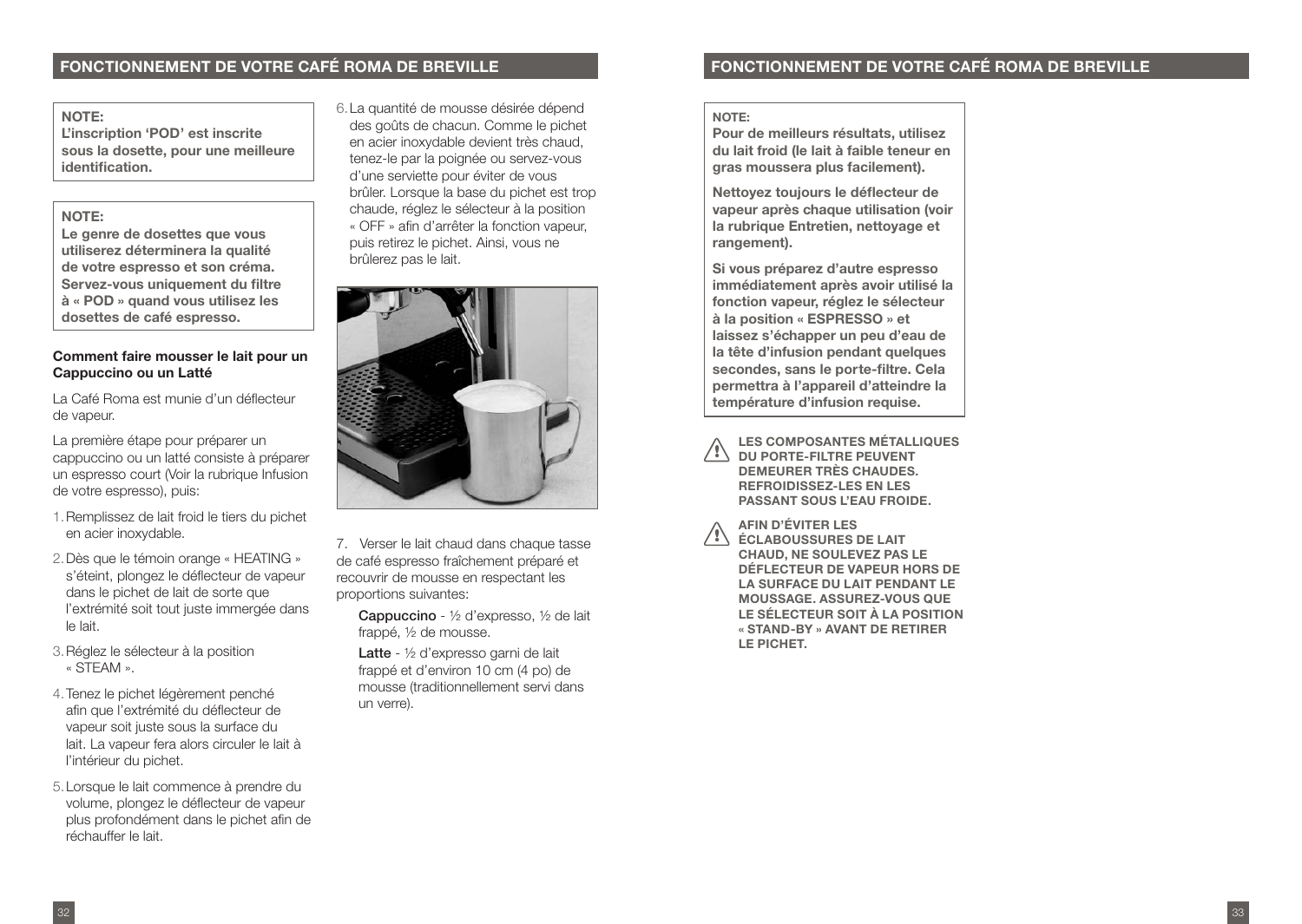## ENTRETIEN ET NETTOYAGE



Avant de nettoyer l'appareil, assurez-vous que le sélecteur soit à la position « STAND BY ». Débranchez l'appareil et laissez-le refroidir. de votre Café Roma de Breville **Nettonia de Exercica Caracteria de Avant de nettoyer l'appareil, assurez-vous** Nettoyage du boîtier de l'appareil et du

#### **Nettoyage du déflecteur de vapeur**

- 1.Le déflecteur de vapeur doit être nettoyé après chaque moussage.
- 2.Essuyez le déflecteur de vapeur avec un chiffon humide.
- 3.Réglez brièvement le sélecteur à la position « STEAM » afin d'évacuer le résidu de lait déposé dans le déflecteur de vapeur.
- 4.Si le déflecteur de vapeur est bloqué, laissez refroidir l'appareil puis utilisez la pointe de l'outil de nettoyage pour débloquer l'orifice (voir l'illustration au dessous).
- 5.Si la déflecteur de vapeur reste bloqué, vous pouvez dévisser l'embout en utilisant la clé au centre de l'outil de nettoyage spécialement conçu à cet effet.(voir l'illustration ci-dessous).
- 6.Trempez l'embout du déflecteur dans de l'eau chaude avant d'utiliser la pointe de l'outil de nettoyage pour déboucher l'orifice. Replacez l'embout et sécurisez le tout avec la clé au centre de l'outil.

![](_page_17_Picture_12.jpeg)

### **réchaud**

1.Le boîtier et le réchaud de l'appareil peuvent être nettoyés à l'aide d'un chiffon doux et humide (n'utilisez pas de produits abrasifs ni de chiffons qui pourraient égratigner les surfaces).

#### **Nettoyage des filtres, du porte-filtre et de la tête d'infusion**

- 1.Immédiatement après l'utilisation, jetez la mouture usée et rincez les filtres ainsi que le porte-filtre sous l'eau du robinet. Remettez ensuite le filtre vide et le porte-filtre en place et faites couler l'eau pendant quelques secondes. Si les trous des filtres sont bloqués, utilisez une brosse normale (ne vous servez pas de brosses à poils métalliques).
- 2.Essuyez la tête d'infusion avec un chiffon humide afin d'enlever toute trace de mouture usée.
- 3.Il est conseillé de laisser passer régulièrement de l'eau dans le filtre en place ne contenant aucune mouture, afin de dégager toute particule de mouture usée qui pourrait s'y être logée.

#### **Nettoyage du plateau d'égouttement**

- 1.Le plateau d'égouttement doit être retiré, vidé et nettoyé régulièrement, surtout lorsque l'indicateur de niveau d'eau est soulevé, indiquant que le plateau est plein.
- 2.Retirez la grille, le déflecteur de vapeur et l'indicateur de niveau d'eau du plateau. Lavez-les dans de l'eau contenant un détergent non abrasif puis rincez et bien asséchez les pièces.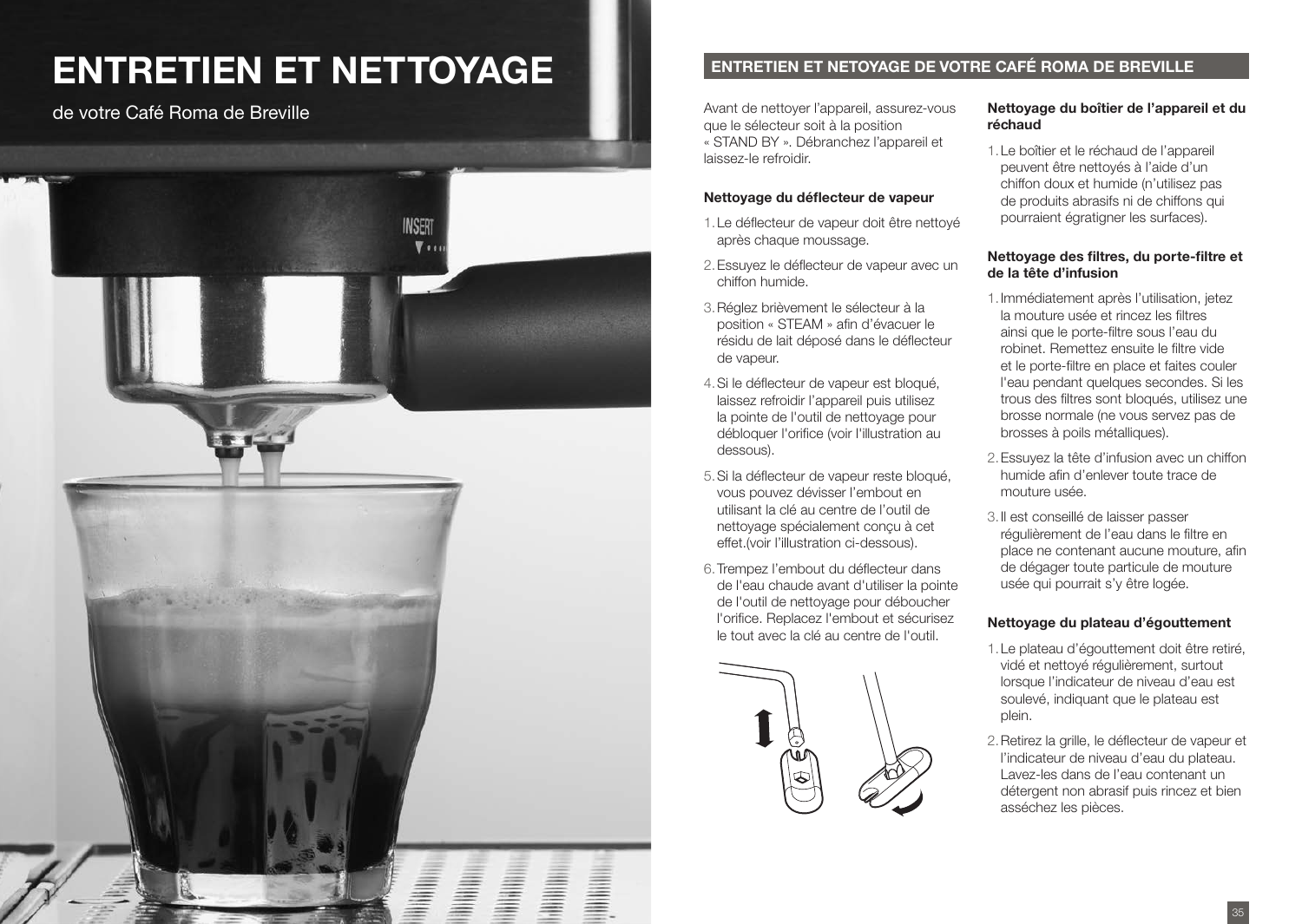#### **ENTRETIEN ET NETOYAGE DE VOTRE CAFÉ ROMA DE BREVILLE CARACTER DE DÉPANNAGE**

**NOTE: Aucune composante ne va au lave-vaisselle.**

**N'IMMERGEZ AUCUNE PIÈCE DE VOTRE CAFÉ ROMA de BREVILLE DANS DE L'EAU OU TOUT AUTRE LIQUIDE. !**

#### **Décalcification**

À la suite d'une utilisation régulière, l'eau dure peut causer une accumulation de minéraux dans ou sur les nombreuses composantes internes de l'appareil. Cela réduira ainsi le débit d'infusion et le rendement de la machine tout en affectant la qualité du café.

Il est conseillé de décalcifier régulièrement l'appareil (aux deux ou trois mois) à l'aide d'un mélange de vinaigre blanc et d'eau. Respectez les consignes du produit ou utilisez ce qui suit à titre de référence:

#### Solution diluée (pour eau douce)

- 1 portion de vinaigre blanc
- 2 portions d'eau froide

#### Solution concentrée (pour eau dure)

- 1 portion de vinaigre blanc
- 1 portion d'eau froide

#### **NOTE:**

**Les filtres en acier inoxydable ne doivent pas entrer en contact avec le produit décalcifiant. N'utilisez pas de produits décalcifiants en poudre.**

#### **Comment décalcifier votre Café Roma**

- 1.Assurez-vous que le sélecteur est à la position « STAND BY » et que l'appareil est débranché.
- 2.Retirez le porte-filtre et versez la solution décalcifiante dans le réservoir.

3.Branchez l'appareil.

- 4.Réglez le sélecteur à la position « STAND BY » et l'interrupteur à la position « ON ».
- 5.Placez un grand récipient sous la tête d'infusion et le déflecteur de vapeur.
- 6.Le témoin orange s'éteindra dès que la température d'infusion sera atteinte. Réglez alors le sélecteur à la position « ESPRESSO » et laissez couler la moitié de la solution décalcifiante par la tête d'infusion.
- 7.Réglez alors le sélecteur à la position « STEAM « et laissez passer le reste de la solution par le déflecteur de vapeur. Lorsque la solution s'est écoulée, réglez le sélecteur à la position « STAND BY ».
- 8.Après la décalcification, rincez le réservoir à fond et remplissez-le d'eau froide. Pour rincer l'appareil, laissez couler la moitié de l'eau par la tête d'infusion et l'autre moitié par le déflecteur de vapeur.
- 9.L'appareil est prêt à être utilisé.

**LE RÉSERVOIR NE DOIT JAMAIS ÊTRE RETIRÉ OU VIDÉ COMPLÈTEMENT DURANT LA DÉCALCIFICATION. !**

| <b>PROBLÈME</b>                                   | <b>CAUSES POSSIBLES</b>                                                                            |  |  |
|---------------------------------------------------|----------------------------------------------------------------------------------------------------|--|--|
|                                                   | · L'appareil n'est pas sous tension ou<br>branché<br>· Le réservoir est vide                       |  |  |
| L'espresso ne coule pas                           | • Le sélecteur n'est pas à la position<br>« ESPRESSO »                                             |  |  |
|                                                   | • La mouture est trop fine                                                                         |  |  |
|                                                   | · Il y a trop de mouture à espresso<br>dans le filtre                                              |  |  |
|                                                   | · Le filtre est bloqué (voir la rubrique<br>Entretien, nettoyage et rangement)                     |  |  |
| L'espresso coule trop rapidement                  | • La mouture est trop grosse                                                                       |  |  |
|                                                   | . Il n'y a pas assez de mouture dans<br>le filtre                                                  |  |  |
| L'espresso coule trop lentement                   | · Le réservoir est vide ou presque                                                                 |  |  |
|                                                   | • La mouture à espresso est trop fine<br>· L'appareil est bloqué par une<br>accumulation de tartre |  |  |
| L'espresso coule par le rebord du<br>porte-filtre | · Le porte-filtre n'est pas bien inséré<br>sous la tête d'infusion                                 |  |  |
|                                                   | · Il y a de la mouture à espresso sur le<br>rebord du filtre                                       |  |  |
|                                                   | . Il y a trop de mouture dans le filtre                                                            |  |  |
|                                                   | • La mouture a été trop tassée                                                                     |  |  |
| La cafétière est bruyante                         | • Le réservoir est vide                                                                            |  |  |
|                                                   | • Le réservoir n'est pas bien en place                                                             |  |  |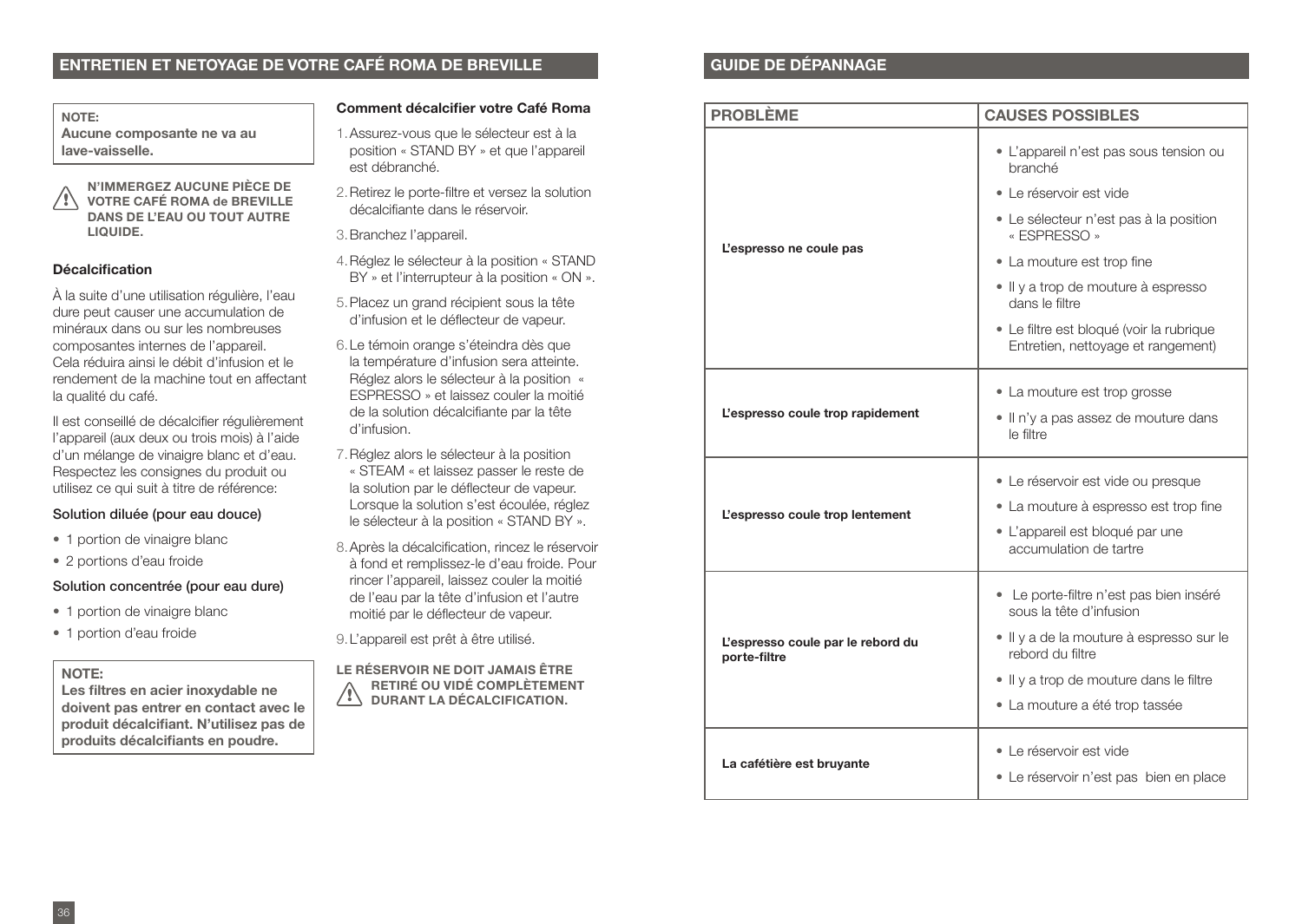#### **GUIDE DE DÉPANNAGE**

| <b>PROBLÈME</b>                           | <b>CAUSES POSSIBLES</b>                                                                                                                                                                                                           |  |  |  |
|-------------------------------------------|-----------------------------------------------------------------------------------------------------------------------------------------------------------------------------------------------------------------------------------|--|--|--|
| L'espresso est trop faible et goûte l'eau | • La mouture d'espresso n'est pas as-<br>sez fine (utilisez de la mouture pour<br>cafetière à espresso)                                                                                                                           |  |  |  |
| Le café est trop froid                    | • L'appareil n'est pas réchauffé<br>• Les tasses ne sont pas réchauffées<br>• Le lait n'est pas assez chaud (pour<br>du cappuccino ou du latté)                                                                                   |  |  |  |
| Il n'y a pas de créma                     | • La mouture n'est pas assez tassée<br>• La mouture est trop grosse<br>• Le café n'est pas frais                                                                                                                                  |  |  |  |
| L'appareil ne produit pas de vapeur       | • L'appareil n'est pas sous tension<br>• Le réservoir est vide<br>· Le sélecteur n'est pas à la position<br>de vapeur (STEAM)<br>· La déflecteur de vapeur est bloquée<br>(Voir la rubrique Entretien, nettoyage<br>et rangement) |  |  |  |
| Le lait ne mousse pas                     | • Il n'y a pas assez de vapeur<br>• Le lait n'est ni frais ni froid                                                                                                                                                               |  |  |  |

#### **DIFFÉRENTS TYPES D'ESPRESSO**

#### **CAPPUCCINO**

Un cappuccino est très léger et presque tiède. Il se compose d'un tiers d'espresso, d'un tiers de lait et d'un tiers de mousse.

![](_page_19_Picture_5.jpeg)

#### **ESPRESSO**

Intense et aromatique, un espresso (ou café noir) est fait d'environ 7 g (0,3 oz) de mouture à espresso. On le sert dans une demitasse ou dans un verre jusqu'à hauteur d'environ 35 mm (1½ po).

![](_page_19_Picture_8.jpeg)

#### **CAFFE LATTÉ**

Servi dans un verre, le café latté est fait d'un tiers d'espresso auquel on ajoute du lait chaud et environ 10 mm  $(\frac{1}{2}$  po) de mousse.

![](_page_19_Picture_11.jpeg)

#### **MACCHIATO**

Traditionnellement corsé, ce café peut également être servi comme café noir auquel vous ajoutez un soupçon de lait et une cuillèrée de mousse de lait.

![](_page_19_Picture_14.jpeg)

#### **ESPRESSO ALLONGÉ**

Un espresso allongé est généralement un espresso double.

![](_page_19_Picture_17.jpeg)

#### **RISTRETTO**

Le ristretto, qui signifie « restreint » est un espresso extrêmement court servi à 15mm (%po) de hauteur. On le distingue par sa saveur intense et son goût persistant.

![](_page_19_Picture_20.jpeg)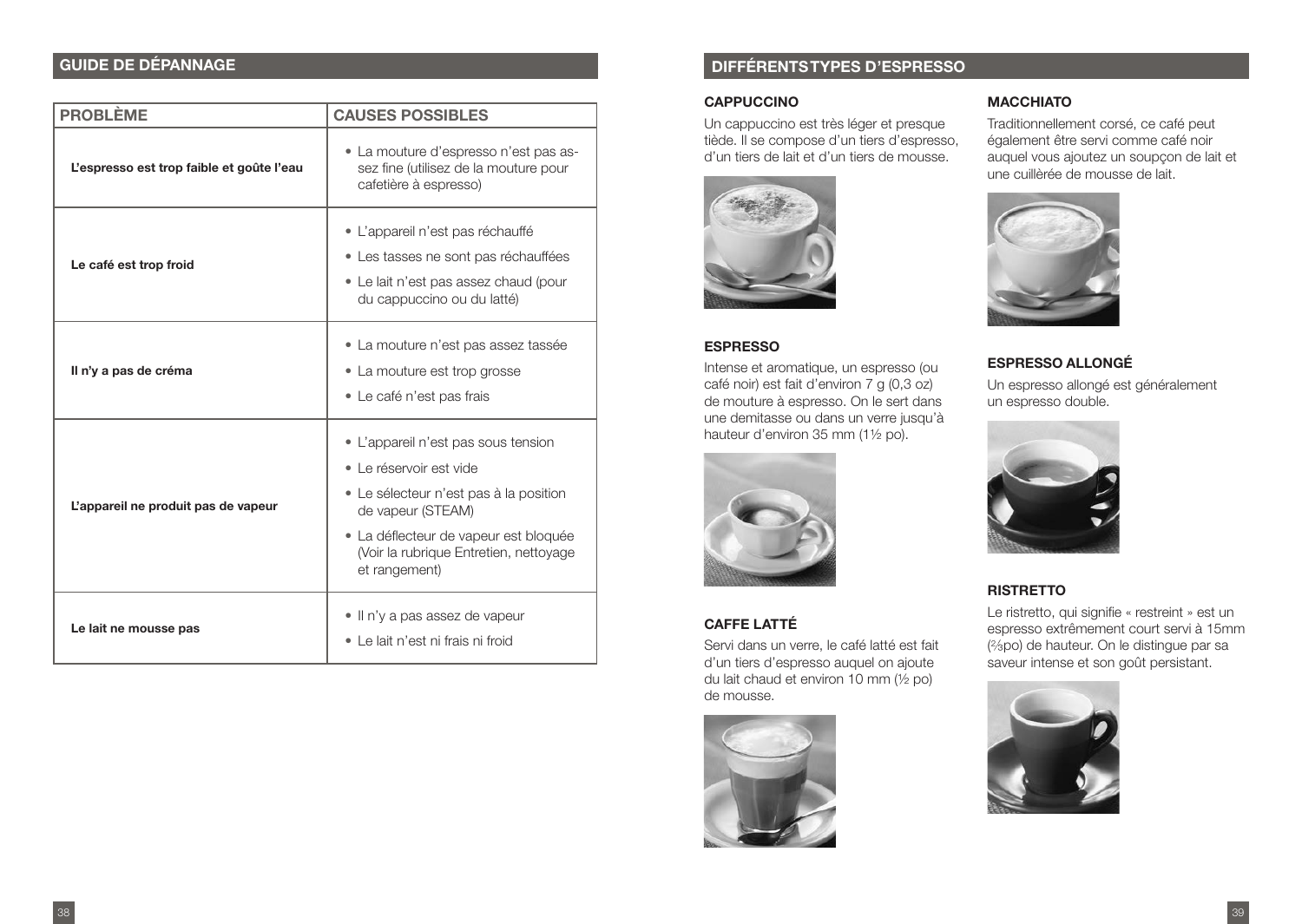#### **GARANTIE LIMITÉE D'UN AN**

Breville®\* garantit cet appareil contre tous défauts causés par un matériau ou une fabrication défectueux pendant une période d'un an suivant la date du premier achat par le consommateur. La présente garantie ne couvre pas les dommages dus aux abus, à la négligence, à un usage commercial ou à tout autre usage non précisé dans le mode d'emploi imprimé. Aucune garantie ne couvre les pièces en verre, les cruches en verre, les paniersfiltre, les lames et les agitateurs. HWI Breville décline toute responsabilité en cas de dommages ou pertes consécutifs à l'usage de cet appareil.

#### **TOUTE GARANTIE RELATIVE À LA COMMERCIALITÉ OU À L'ADAPTATION DE CE PRODUIT EST ÉGALEMENT LIMITÉE À LA PÉRIODE D'UN AN PRÉVUE PAR LA GARANTIE LIMITÉE.**

Certains états ou provinces ne permettent pas cette exclusion ou limitation des pertes connexes ou consécutives et il se pourrait donc que la dénégation qui précède ne s'applique pas à vous.

La présente garantie vous accorde certaines garanties juridiques particulières et il se pourrait que vous ayez également d'autres garanties juridiques susceptibles de varier d'un état à l'autre ou d'une province à l'autre.

Si l'appareil devient défectueux dans les limites de la période de garantie, ne retournez pas l'appareil au magasin.

Veuillez communiquer avec notre centre de service à la clientèle.

#### **Numéro de téléphone sans frais:**

1-866-BREVILLE (1-866-273-8455)

#### **Courriel:**

AskLIs@BrevilleLISA.com AskUs@Breville.ca

\*Les produits Breville sont distribués au Canada par la compagnie Anglo Canadian L.P. et aux USA par Metro/Thebe inc.